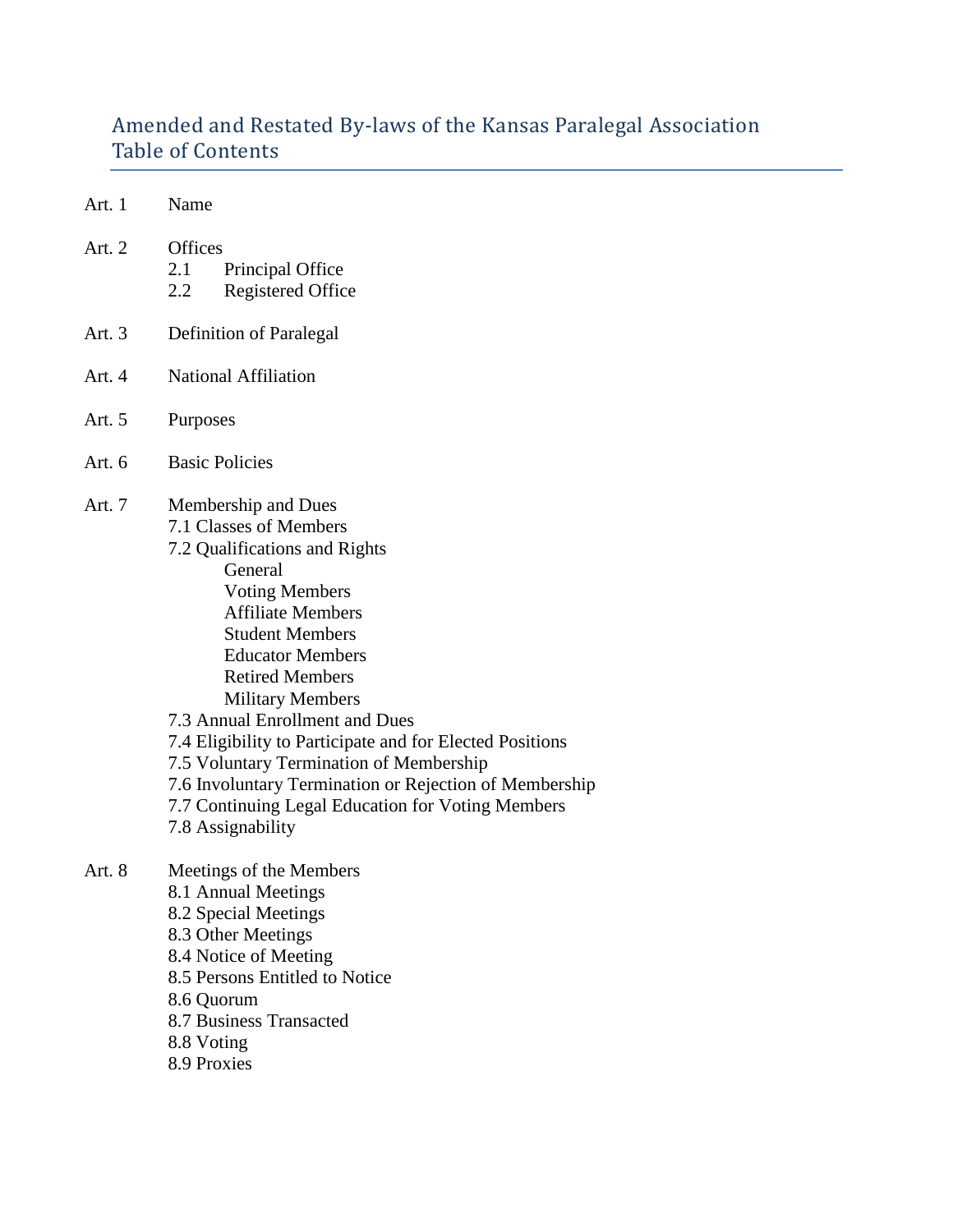- Art. 9 District Boundaries and Membership 9.1 Division and Boundaries 9.2 Determination of District Membership
- Art. 10 Elected Officers, Directors and District Directors
	- 10.1 Officers
	- 10.2 Directors
	- 10.3 District Directors
	- 10.4 Qualifications
	- 10.5 Election Procedure and Term of Position
	- 10.6 Duties of Officers, Directors, and District Directors
		- President
		- President-Elect
		- Vice-President Membership
		- **Secretary**
		- Treasurer
		- Publications Director
		- Marketing Director
		- Education Director
		- District Directors
	- 10.7 Resignation of Officers, Directors, or District Directors
	- 10.8 Removal of an Officer, Director, or District Director
	- 10.9 Vacancy
- Art. 11 Board of Directors
	- 11.1 Composition
	- 11.2 General Powers and Duties
	- 11.3 Term of Office, Qualifications and Requirements
	- 11.4 Indemnification
	- 11.5 Annual Meeting
	- 11.6 Regular Meetings
	- 11.7 Special Meetings
	- 11.8 Open Meetings
	- 11.9 Executive Sessions
	- 11.10 Quorum
	- 11.11 Meetings by Telephone
	- 11.12 Consent in Lieu of Meeting
	- 11.13 Proxies
	- 11.14 Compensation
- Art. 12 Appointed Officers (*Ex-Officio* Non-Voting Board Members)
	- 12.1 Composition
	- 12.2 Qualifications
	- 12.3 Appointment Procedure and Term of Position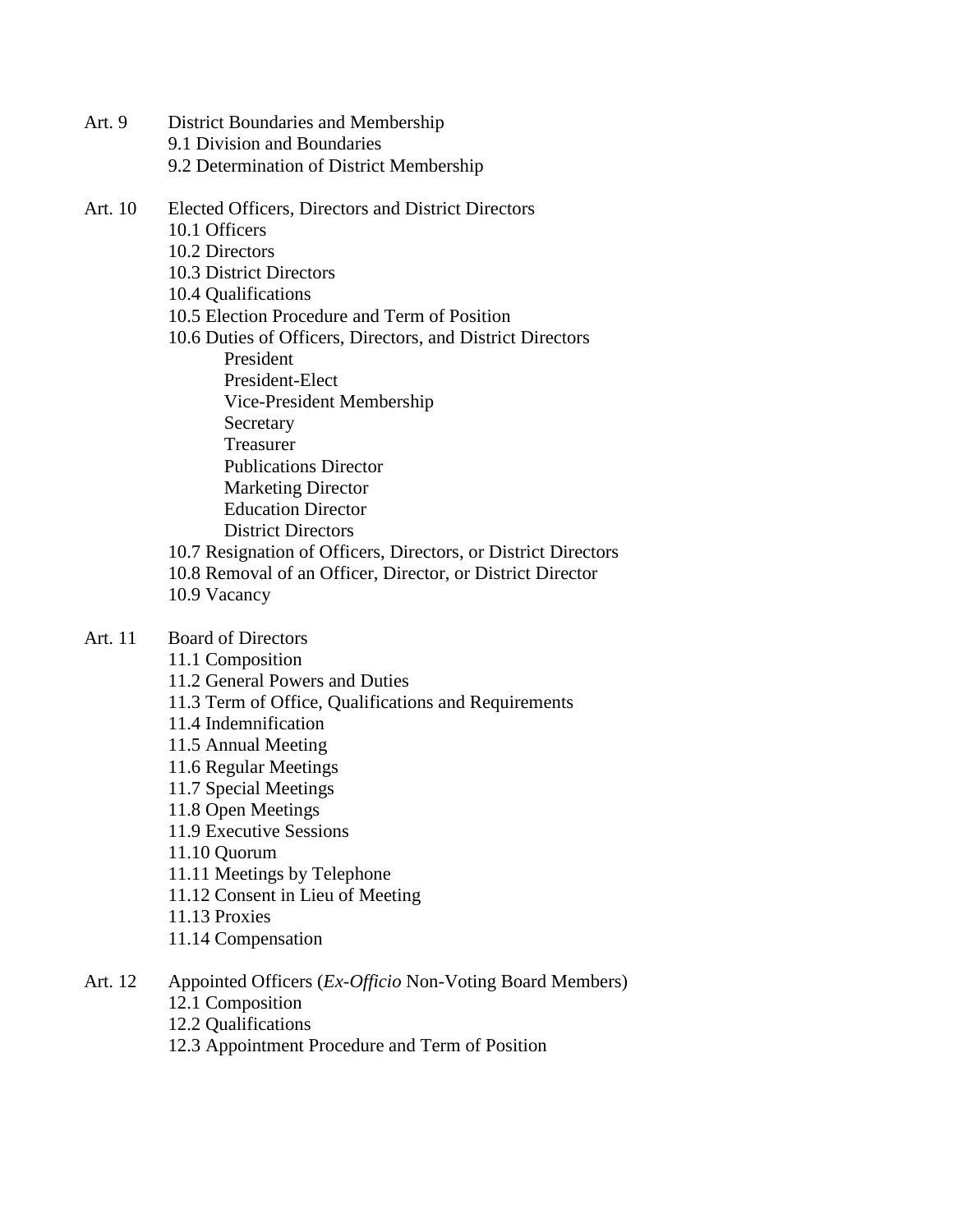#### 12.4 Duties

NFPA Primary and Secondary Representatives Kansas Bar Association (KBA) Paralegal Committee Representatives Job Registry Coordinator Certification Coordinator Pro Bono & Community Service Coordinator Parliamentarian

- 12.5 Resignation
- 12.6 Removal
- 12.7 Vacancies

# Art. 13 Districts

- 13.1 Organization
- 13.2 District By-Laws and Standing Rules
- 13.3 District Meetings and Events
- 13.4 District Advisory Council
- 13.5 District Advisory Council Members
- 13.6 Elections of District Advisory Council
- 13.7 Reports
- Art. 14 Committees 14.1 Formation 14.2 Duties 14.3 General Provisions
- Art. 15 Publications 15.1 Authorization 15.2 Purpose 15.3 Publication Procedure
- Art. 16 Contracts, Loans, Checks and Deposits 16.1 Contracts 16.2 Loans 16.3 Checks, Drafts, etc. 16.4 Deposits 16.5 Investments 16.6 Gifts and Contributions 16.7 Liability
- Art. 17 Tax Exemption and Dissolution 17.1 Tax Exemption Considerations 17.2 Association Dissolution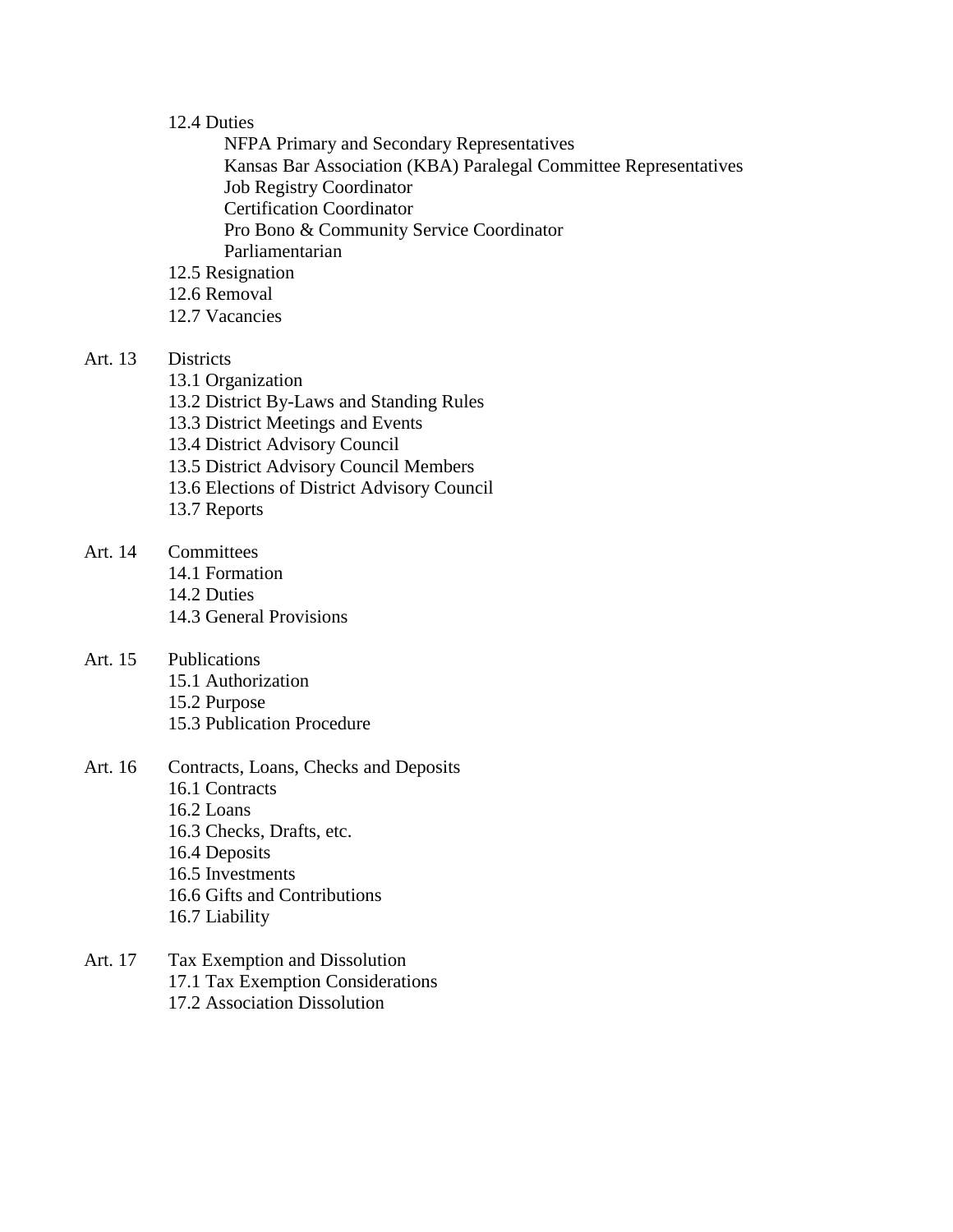- Art. 18 General Provisions 18.1 Fiscal Year 18.2 Corporate Seal 18.3 Assets 18.4 Construction 18.5 Relation to Articles of Incorporation 18.6 Notices 18.7 Waiver of Notice 18.8 Vacancies 18.9 KPA Communications 18.10 Parliamentary Procedure
- Art. 19 Books and Records
- Art. 20 Amendments
- Art. 21 KPA Code of Ethics and Professional Responsibility

Document Revision History: Adopted June 5, 1987; Amended March 21, 1992; Amended June 18, 1993; Amended April 29, 1994; Amended June 23, 1995; Amended June 20, 1997; Amended June 5, 1998; Amended June 18, 1999; Amended June 20, 2003; Amended June 11, 2010; Amended June 13, 2014; Amended June 17, 2016; Amended June 16, 2017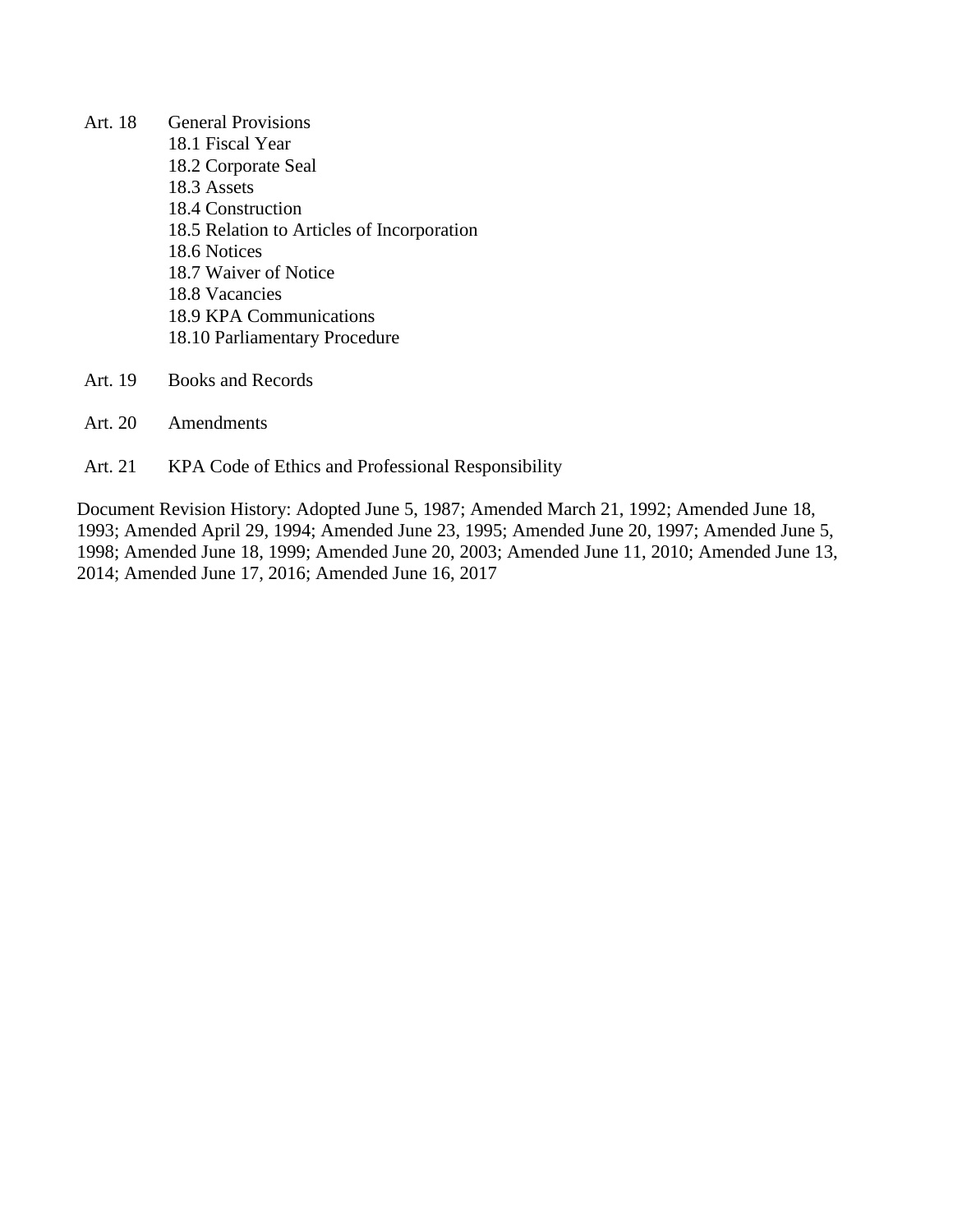# *Amended and Restated By-laws of the Kansas Paralegal Association, Inc.*

# **Article 1 Name**

The name of this not for profit Corporation shall be the Kansas Paralegal Association, Inc. and shall be referred in these By-laws as KPA.

### **Article 2 Offices**

# **2.1 Principal Office.**

The principal office of KPA shall be located in the State of Kansas. KPA may have such other offices, either within or without the State of Kansas, as the Board of Directors (the "Board") may designate or as the business of KPA may require from time to time.

# **2.2 Registered Office.**

KPA shall have and continuously maintain a registered office and registered agent in the State of Kansas. The address of the registered office and the name of the registered agent may be changed from time to time by the Board.

### **Article 3 Definition of Paralegal**

Paralegal<sup>1</sup> is defined as any person, qualified through education, training, or work experience, who is employed or retained by a lawyer, law office, governmental agency, or other entity in a capacity or function which involves the performance, under the ultimate direction and supervision of an attorney, of specifically delegated substantive legal work, which work, for the most part, requires a sufficient knowledge of legal concepts that, absent such assistant, the attorney would perform the task. (Definition adopted by KPA on 6/5/87.)

#### **Article 4 National Affiliation**

KPA is affiliated with and is a member association of the National Federation of Paralegal Associations (NFPA).

 1 Paralegal and Legal Assistant are used interchangeably.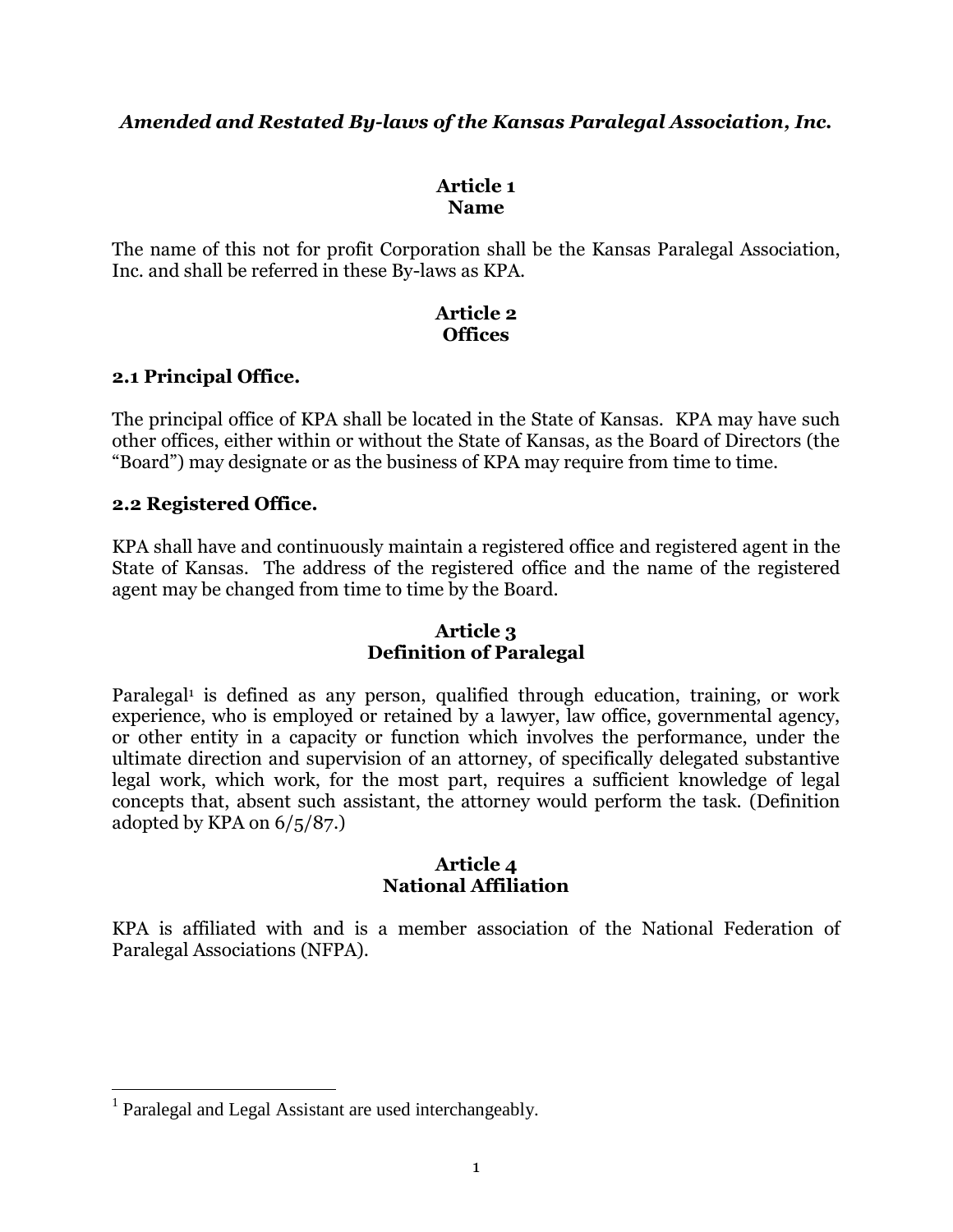# **Article 5 Purposes**

The purposes for which KPA are formed are those set forth in its Articles of Incorporation. Namely, to:

- a. Promote and maintain high standards in the Paralegal profession.
- b. Foster creative expansion of the Paralegal career.
- c. Offer and encourage continuing education for the Paralegal profession.
- d. Provide a forum for meeting and exchanging ideas.
- e. Establish and maintain mutually beneficial working relationships with local and state bar associations.
- f. Educate and encourage adherence to the profession's ethical standards of conduct and promote commitment to the Code of Ethics.

### **Article 6 Basic Policies**

The following are basic policies of KPA:

- 1. KPA shall be noncommercial, nonsectarian, and nonpartisan.
- 2. The names of KPA or the names of any members in their official capacities shall not be used in any connection with a commercial concern or with any partisan interest or for any purpose not appropriately related to promotion of the objectives of KPA.
- 3. KPA may cooperate with other organizations and agencies concerned with the Paralegal profession but persons representing KPA in such matters shall make no commitments that bind KPA without approval of the Board.

#### **Article 7 Membership and Dues**

# **7.1. Classes of Members.**

There shall be six (6) classes of members designated as follows: Voting Members; Affiliate Members; Student Members; Educator Members, Retired Members, and Military Members, all of whom shall be entitled to all the benefits of KPA subject to the rules and regulations of the KPA.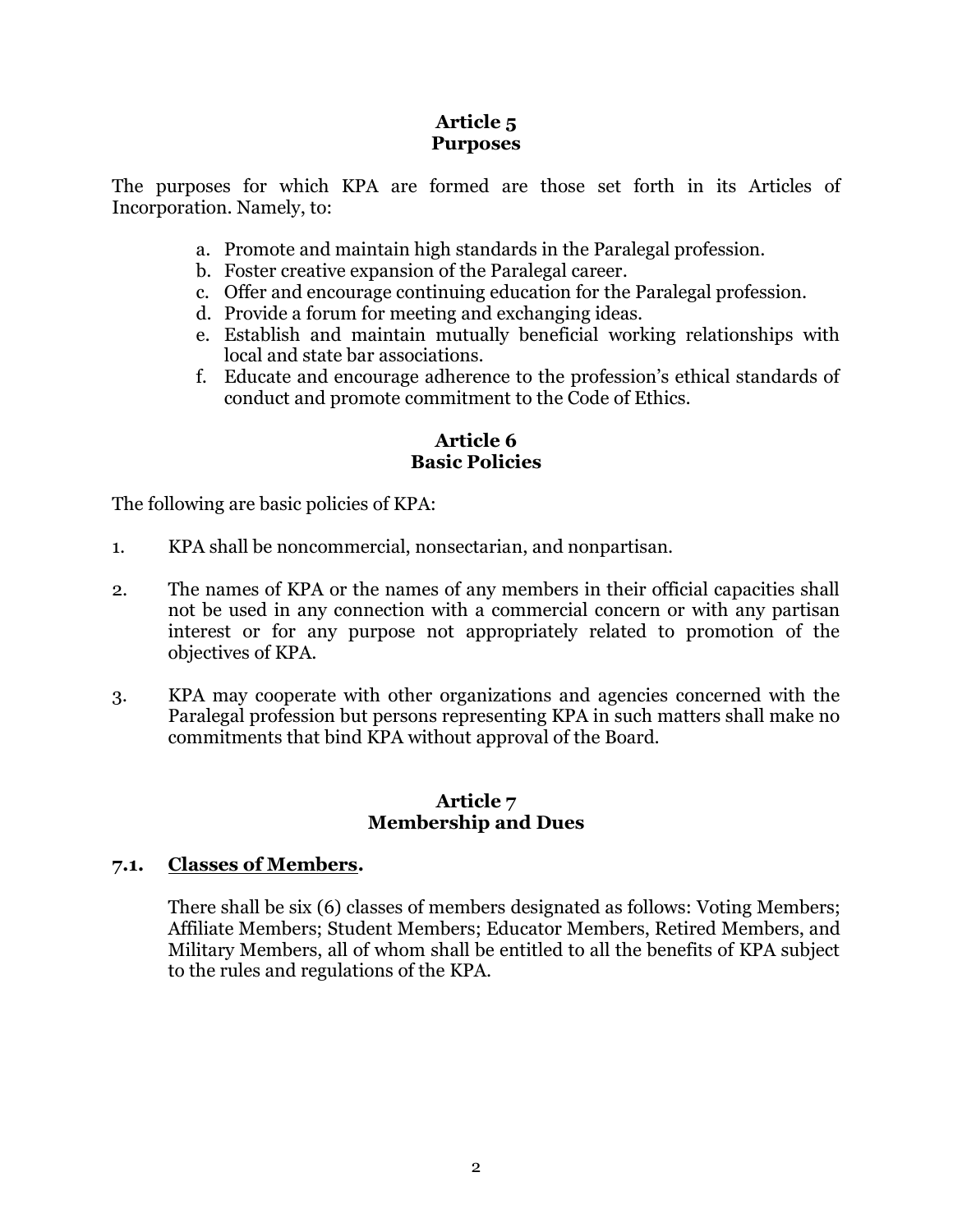# **7.2 Qualifications and Rights.**

All Members of KPA, regardless of type of membership, shall:

- (1) Be subject to approval of the Vice President-Membership and/or Board of Directors and subject to payment of annual dues.
- (2) Be subject to NFPA's Model Code of Ethics and Professional Responsibility and Guidelines for Enforcement and the KPA's Code of Ethics and Professional Responsibility.
- (3) Not be or have been a disbarred attorney, a prison inmate, or have been convicted of a crime as set forth in Art. 7.6 below.

Voting Members**.** Voting membership is open to any person employed as a paralegal (as defined in Article 3 above) and shall also possess at least one of the following qualifications:

- (1) A postsecondary degree in the paralegal field and is employed or retained as a paralegal; or
- (2) A Baccalaureate or Associate degree in a field other than paralegal and one (1) year of experience and is employed or retained as a paralegal; or
- (3) A paralegal certificate with experience as a paralegal, for a combined total of three (3) years and is employed or retained as a paralegal; or
- (4) Three (3) years of experience as a paralegal and is employed or retained as a paralegal; or

A Voting Member in good standing shall be eligible to vote, hold elected or appointed office and chair committees.

Affiliate Members**.** Affiliate membership is open to any person qualified as a paralegal (as defined by Article 3 above), who is not currently employed or retained as a paralegal by a lawyer, law office, governmental agency, or other entity, and as such, does not fall into the voting membership category. An Affiliate Member in good standing may fully participate in the affairs of KPA, but shall be excluded from voting.

Student Members**.** Student membership is open to any person enrolled in a formal course of study at an accredited institution, leading to a position as a paralegal. A Student Member in good standing may fully participate in the affairs of KPA, but shall be excluded from voting.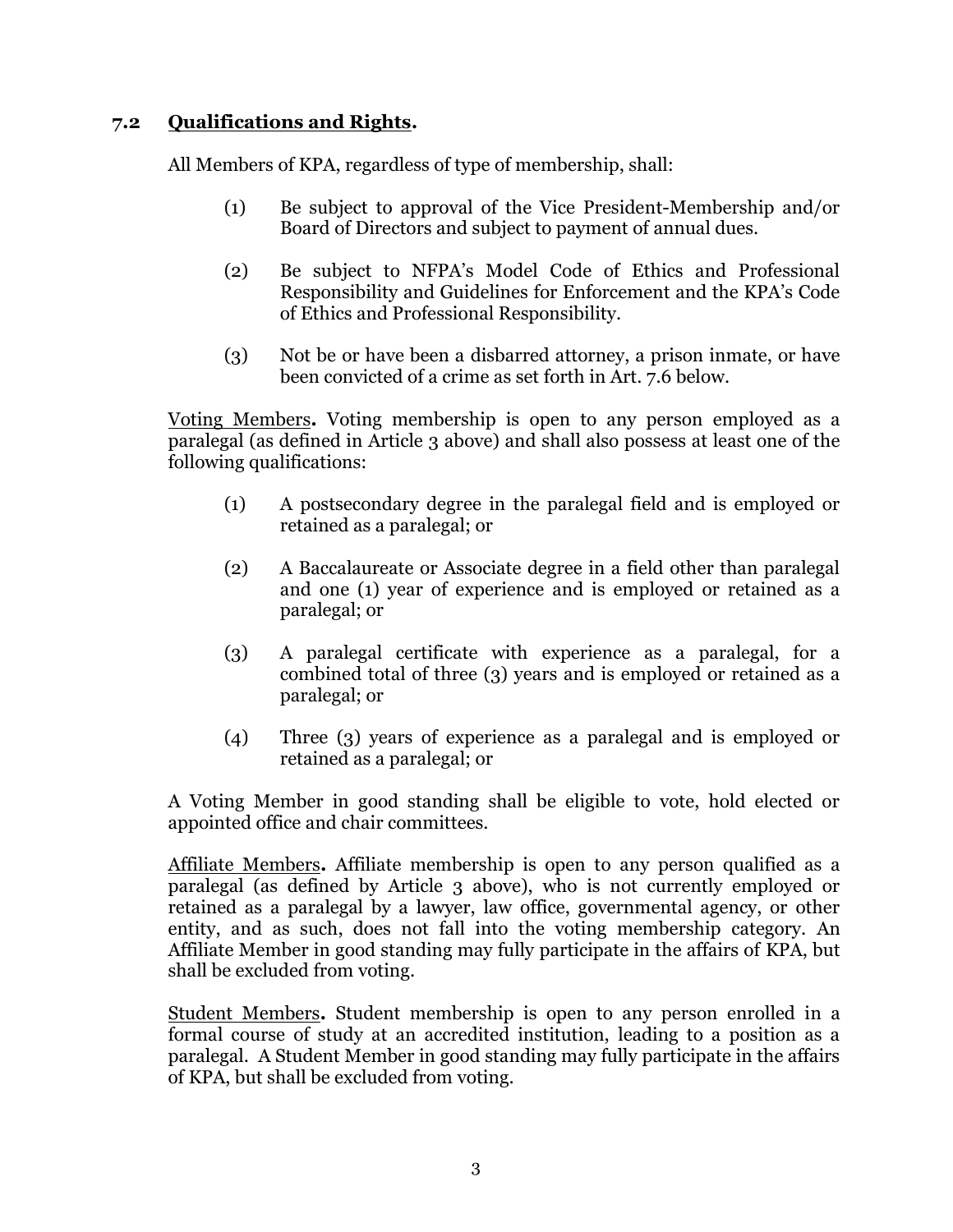Educator Members**.** Educator membership is open to instructors and program coordinators of paralegal/legal assistant educational programs. An Educator Member in good standing may fully participate in the affairs of KPA, but shall be excluded from voting.

Retired Members. Retired membership is open to any person who has been employed as a paralegal, but who is no longer employed and has been a previous voting member of the Kansas Paralegal Association for at least one year. A Retired Member in good standing may fully participate in the affairs of KPA, but shall be excluded from voting.

Military Members. Military membership is open to paralegals currently serving on Active Duty in the armed forces of the United States no matter where they are stationed. Military Members will be entitled to the same benefits and voting rights of a Voting Member, so long as they meet the Voting Member requirements and qualifications.

# **7.3 Annual Enrollment and Dues.**

The KPA Membership year is July 1 to June 30. KPA shall conduct an annual enrollment of members beginning on July 1 of each year, but persons may be admitted to membership at any time.

Dues are payable by July 1 of each year. The Board of Directors shall by resolution levy dues upon all members in such amounts and for such period as may be determined. If dues are not paid by September 21, membership shall be dropped, without further notice to the member, from the membership of KPA. The Board of Directors shall have the authority to grant a defaulting member an extension for payment of debts for good cause.

Half-Year memberships are available for anyone joining KPA between January 1 to March 31 (Voting and Affiliate Memberships only) and dues shall be pro-rated at fifty percent (50%).

Any member joining KPA on or after April 1 shall be considered a member for the remainder of such membership year, as well as the immediate subsequent membership year.

No member who has terminated his/her membership, or whose membership has been revoked, shall be entitled to a refund of dues, unless there is a verifiable error.

# **7.4 Eligibility to Participate and for Elected Positions.**

Only members in good standing of KPA shall be eligible to participate in its business meetings. Only Voting Members may serve in any of the KPA Board's elected or appointed positions, unless otherwise approved by majority vote of the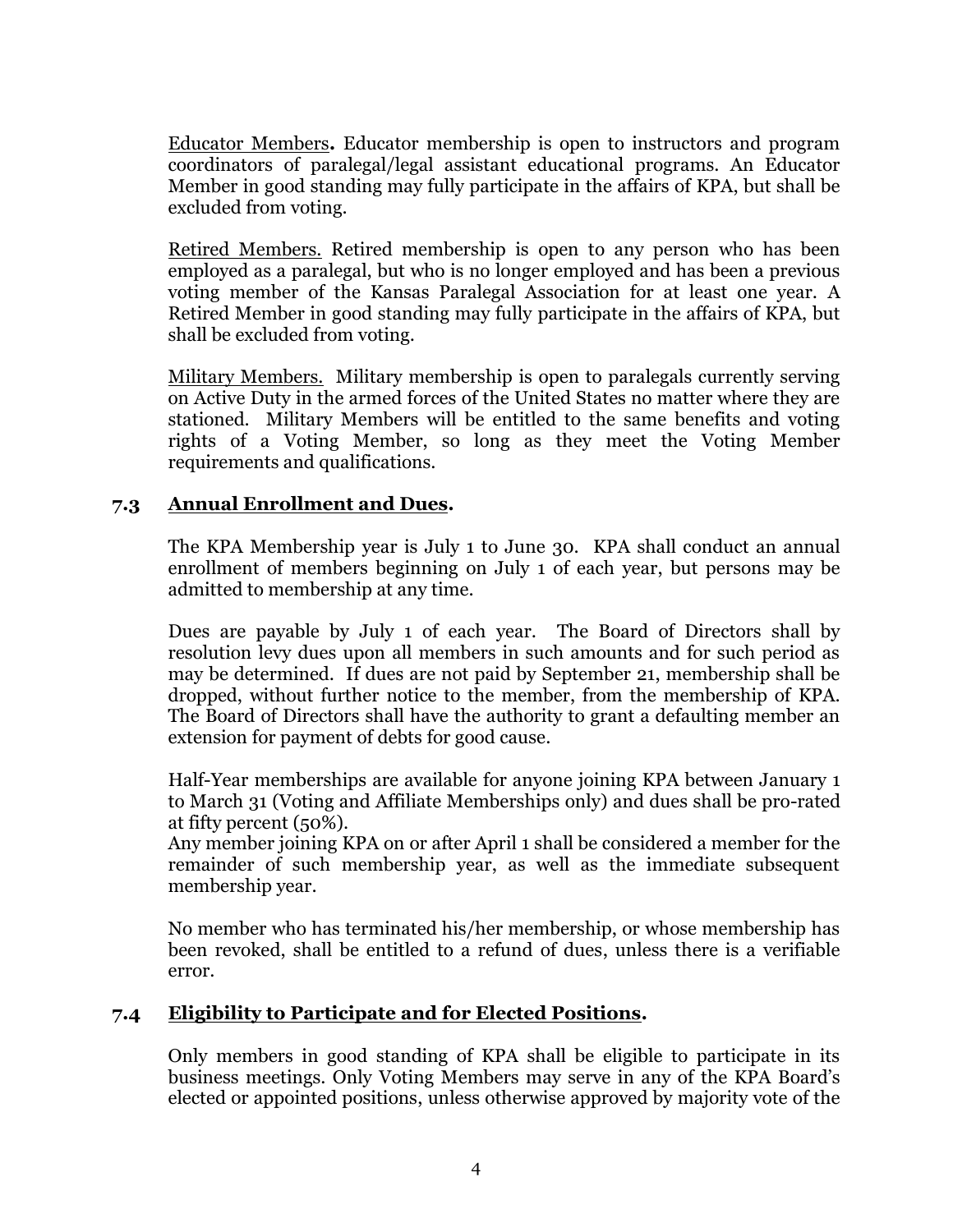Board of Directors. All Voting Members of the KPA Board, including President, must be a resident of the state of Kansas or working in the state of Kansas.

# **7.5 Voluntary Termination of Membership.**

A member may resign at will by submitting a written resignation. No member who has terminated his/her membership shall be entitled to a refund of dues, unless there is a verifiable error.

# **7.6 Involuntary Termination or Rejection of Membership**

A member may be expelled and membership may thereby be terminated, or an application for membership or for reinstatement of membership may be rejected, for: (a) conviction of a felony or misdemeanor offense involving moral turpitude; (b) conviction of a crime involving the unauthorized practice of law ("UPL"); (c) expulsion from or suspension of membership in a law-related professional organization; (d) revocation or suspension of a license or permit to practice or engage in a profession or occupation; (e) being found by KPA to have engaged in conduct detrimental to the profession and/or KPA; or (f) violation of the Code of Ethics adopted by KPA.

# **7.7. Continuing Legal Education for Voting Members**.

KPA strongly encourages all renewing Voting Members to obtain a minimum of six (6) hours of substantive continuing legal education ("CLE") each year (with at least one (1) hour being in the area of Ethics). CLE seminars or courses may include, but not be limited to: KPA seminars, NFPA courses, in-house presentations, local bar or other paralegal association seminars, or other training.

# **7.8. Assignability**.

No member may assign his/her membership or any rights arising therefrom.

# **Article 8 Meetings of Members**

# **8.1 Annual Meetings.**

The annual meeting of the Members shall be held on the date of the annual seminar, unless changed by the Board of Directors, for the purpose of receiving annual reports of the Officers, Directors, District Directors, and committees, installation of the Board of Directors for the upcoming membership year and for the transaction of such other business as may come before the members.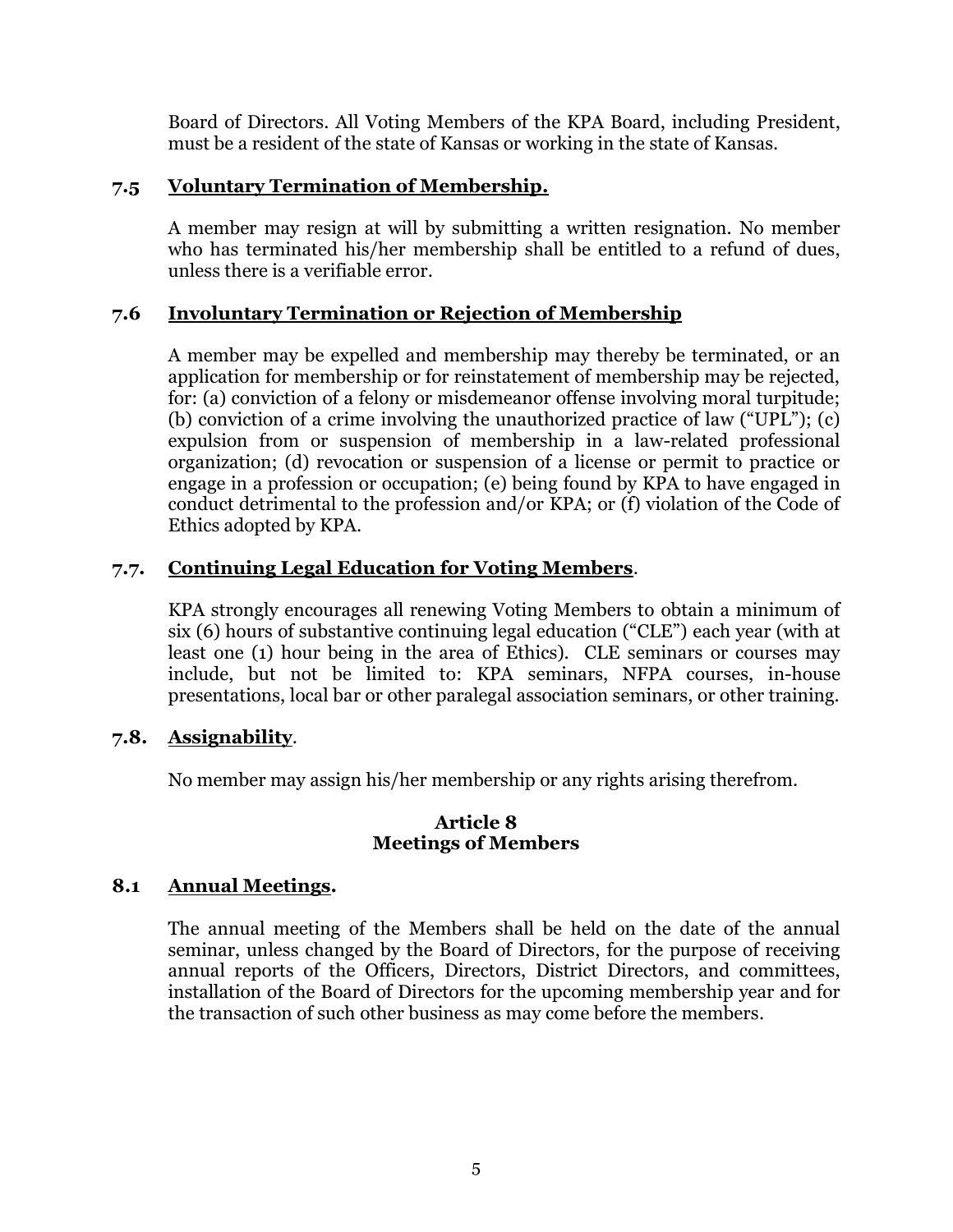# **8.2 Special Meetings.**

Special meetings of the Members of KPA may be called by the President, a majority vote of the Board of Directors, or by not less than ten percent (10%) of the voting members of KPA. The place of any special meeting shall be designated by the person(s) calling the meeting. No business shall be transacted at any special meetings, except as may be designated in the notice thereof.

# **8.3 Other Meetings.**

Other meetings of the Members, for social and educational purposes and not for the transaction of the business of KPA, shall be held on such dates and at such times and places as may be determined by the Board of Directors. The notice and quorum requirements shall not apply to such meetings.

# **8.4 Notice of Meeting.**

Written notice of every annual and special meeting of Members, stating the place, day and hour of the meeting and, in the case of a special meeting, the purpose(s) for which the meeting is called, shall be delivered to each Member of KPA not less than **ten (10)** days (unless a longer period is required by law) nor more than **sixty (60)** days before the date of the meeting, either personally, by mail or by electronic mail, by or at the direction of the President, or the Secretary, or the person(s) calling the meeting.

Any business to be voted on at annual meetings must be submitted in writing at least thirty (30) days prior to the meeting to all Members by the KPA President unless such notice is waived for good cause and upon a vote of two-thirds (2/3) of the Board of Directors.

# **8.5 Persons Entitled to Notice.**

The only persons who shall be entitled to receive notice of any annual, special or other meetings of Members shall be those persons who are Members in good standing on the date immediately prior to the date on which notice is mailed or otherwise delivered.

# **8.6 Quorum.**

A majority of the Voting Members present shall constitute a quorum for the transaction of business in any meeting of KPA. Unless a Voting Member, unable to attend the meeting, casts an absentee vote prior to the meeting, their vote will be cast with the present majority vote at the meeting on any issues properly noticed.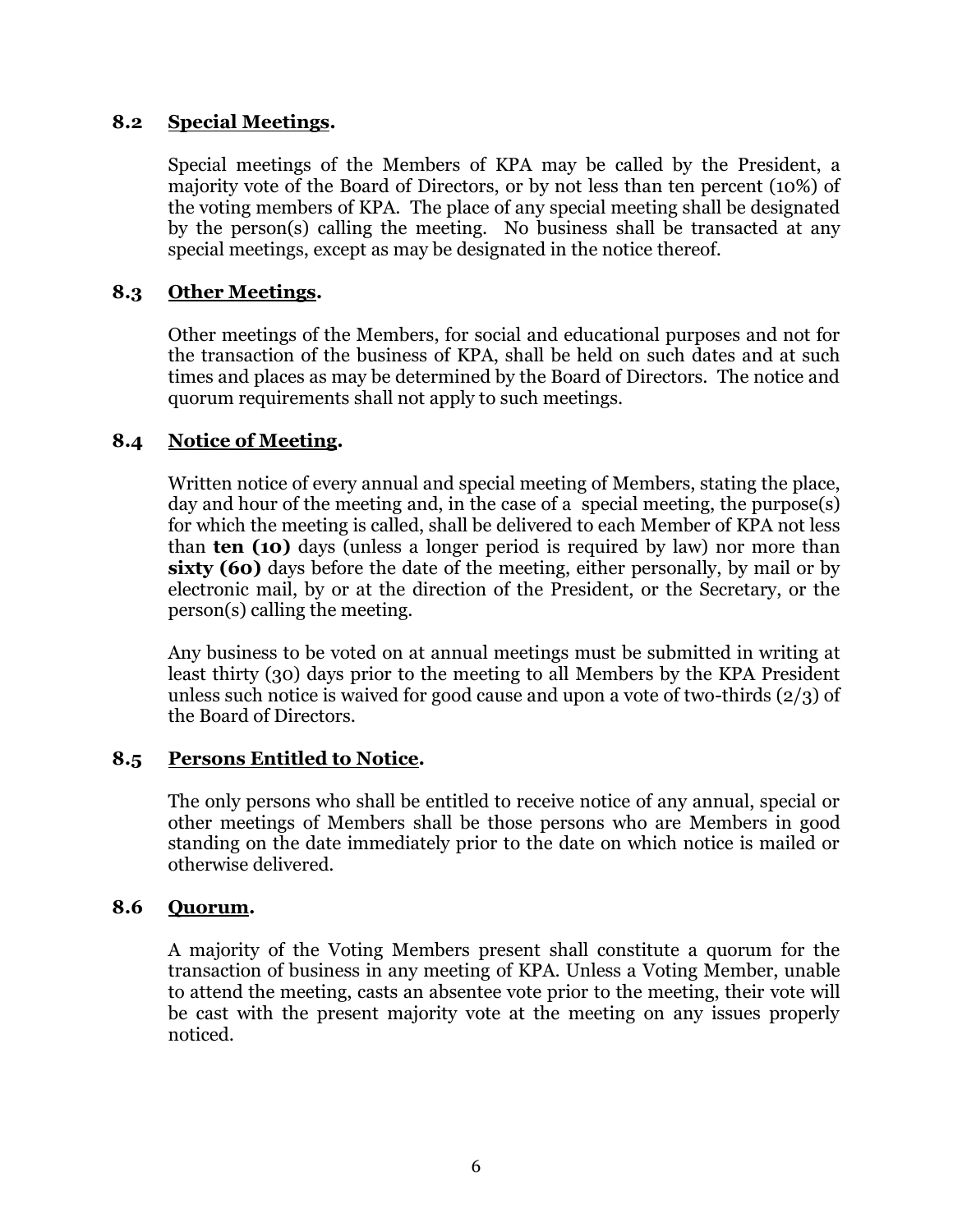# **8.7 Business Transacted.**

Business transacted at all KPA meetings shall be confined to the subjects stated in the notice, unless all Members present in person consent to the transaction of other business.

### **8.8 Voting.**

Each Voting Member of KPA shall be entitled to one vote on each matter submitted to a vote of members. Any vote, except for the election of Officers, Directors, and District Directors, may be taken by voice or by show of hands. The affirmative vote of a majority of such members entitled to vote on the subject matter shall be the act of the members. Any and all ballots used in voting on any issue by the Board of Directors or by the Membership at the Annual Meeting will be destroyed after adjournment of said meeting.

### **8.9 Proxies.**

A Voting Member may vote (1) in person, (2) by written proxy executed by the member, (3) by that member's duly authorized attorney-in-fact, or (4) by electronic mail. No proxy shall be valid after eleven (11) months from the date of its execution, unless otherwise provided in the proxy. Such proxy shall be filed with the Secretary of KPA before or at any matter voted upon by the Voting Members.

#### **Article 9 District Boundaries and Membership**

#### **9.1 Division and Boundaries.**

The State of Kansas shall be divided into three districts to be identified as follows:

- (a) District 1
- (b) District 2
- (c) District 3

The boundaries of each district shall be as reflected on Exhibit A attached to these By-laws.

#### **9.2 Determination of District Membership.**

Determination of district membership shall be based upon the mailing address provided by the member upon submission of their application and as updated as necessary by the member.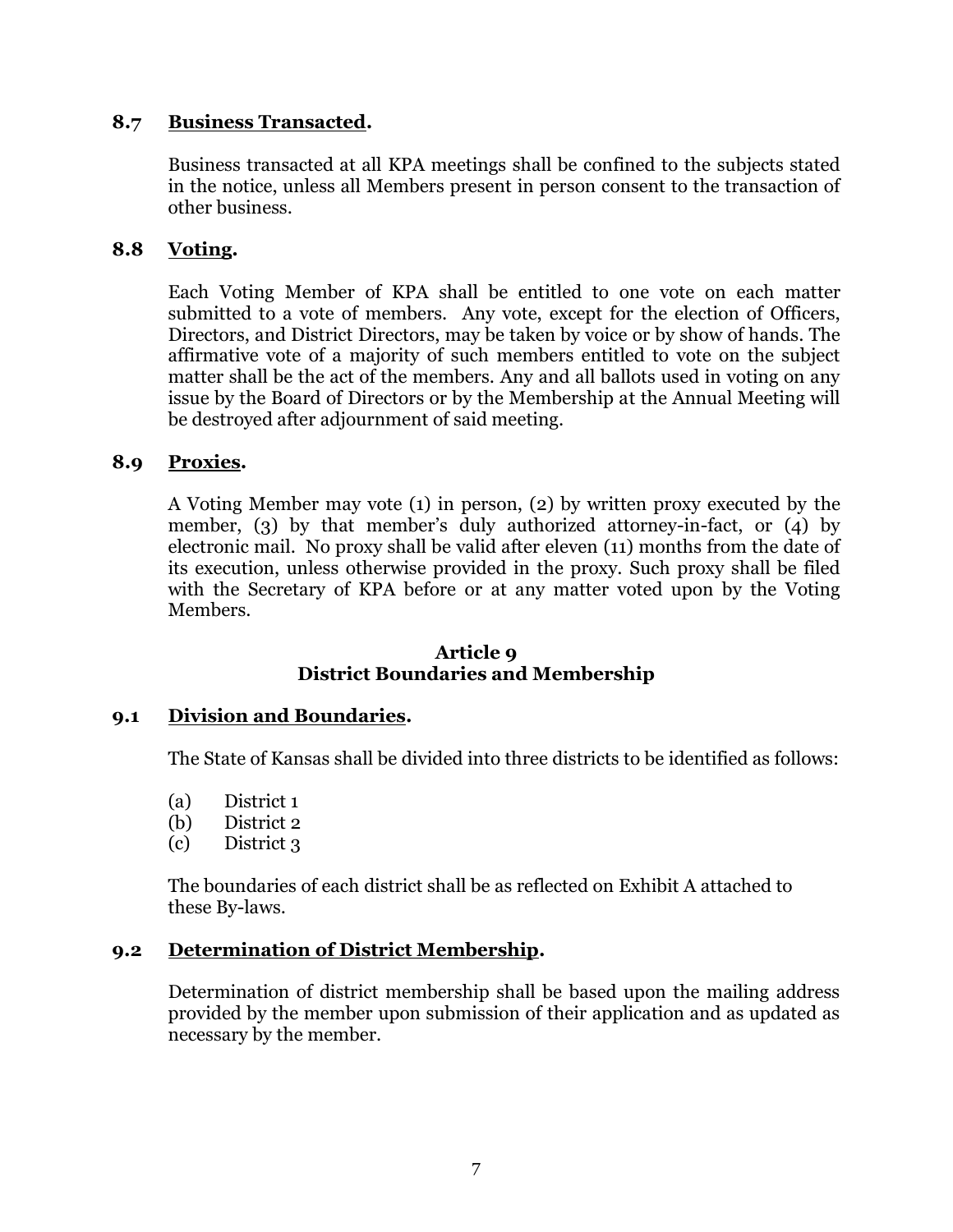### **Article 10 Elected Officers, Directors and District Directors**

#### **10.1 Officers.**

The officers of KPA shall consist of a President, a President-Elect, a Vice President-Membership, a Secretary, and a Treasurer. The President, subject to approval of the Board of Directors, may appoint additional officers as from time to time may be warranted. Such additional officers appointed by the Board shall serve as non-voting members of the Board of Directors for a term designated by the Board, but such term shall not be longer than the fiscal year in which the officer is appointed.

#### **10.2 Directors.**

The directors of KPA shall consist of a Publications Director, a Marketing Director, and an Education Director.

#### **10.3 District Directors.**

The District Directors of KPA shall consist of a District 1 Director, a District 2 Director and a District 3 Director (See Art. 9.1 and Exhibit A for boundaries).

#### **10.4 Qualifications.**

All Officers, Directors and District Directors must be Active Voting Members in good standing, unless otherwise approved by majority vote of the Board of Directors (See Art. 7.4).

All Officers, Directors and District Directors must be a resident of the state of Kansas or working in the state of Kansas (See. Art. 7.4).

A person succeeding to the office of the President shall, at the time he/she assumes office, have had one year of active service on the KPA Board of Directors.

# **10.5 Election Procedure and Term of Position.**

In April of each year, a Nomination Form shall be circulated to the membership calling for nominations of Officers, Directors, and District Directors. Any member, regardless of membership classification, may make nominations.

The Board of Directors may form a nominations committee, chaired by the Secretary, and shall present to the voting membership thirty (30) days prior to the annual meeting, a slate of Officers, Directors, and District Directors.

Only those persons who have signified their written consent to serve if elected shall be presented to the membership for election to such office.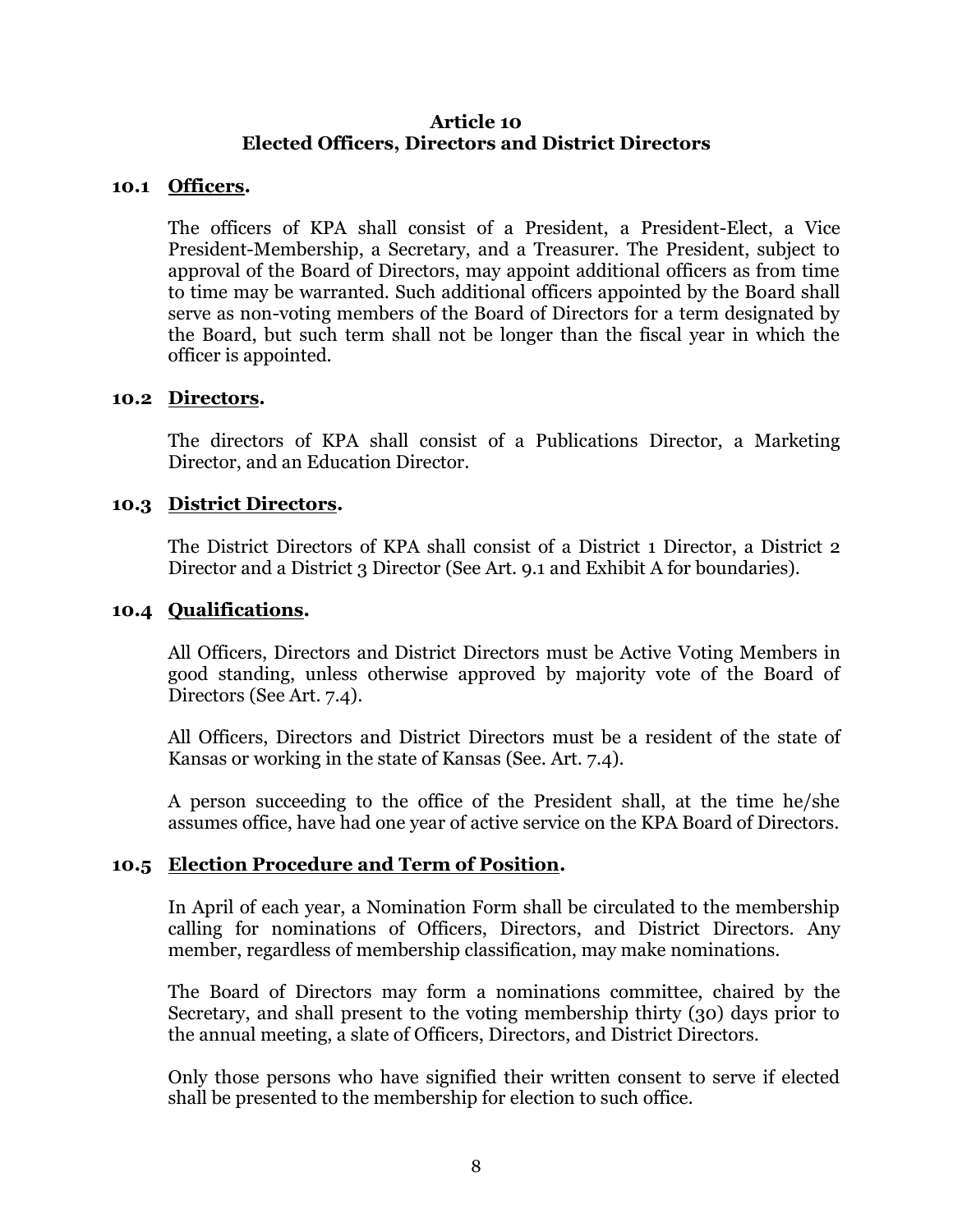In the event of an uncontested slate of Officers, Directors, and District Directors, no ballot is required, but a written announcement shall be made to the membership no fewer than thirty (30) days prior to the annual meeting.

Officers, Directors and District Directors shall be elected for a term of two (2) years, or until his/her successor is elected or appointed. Officers, Directors and District Directors shall assume their official duties on July 1st following the close of the annual meeting.

The following Officers, Directors, and District Directors shall serve from their election in 2018 until the annual meeting in 2019. At the annual meeting in 2019, these Officers, Directors and District Directors shall be elected for a term of two (2) years expiring in 2021. Thereafter, these Officers, Directors and District Directors shall be elected every two (2) years in odd-numbered years:

Vice President-Membership Treasurer Marketing Director Education Director District 2 Director

The following Officers, Directors, and District Directors shall serve for a term of two (2) years from their election in 2018 until the annual meeting in 2020. Thereafter, these Officers, Directors and District Directors shall be elected every two (2) years in even-numbered years:

President President-Elect Secretary Publications Director District 1 Director District 3 Director

# **10.6 Duties of Officers, Directors, and District Directors**

President. The President shall be the principal executive officer of KPA and, subject to the control of the Board, shall have general supervision, direction and control of the business and affairs of KPA, and:

- Shall preside at all meetings of the Members and of the Board of Directors, with the exception of the District meetings.
- Shall see to it that all orders and resolutions of the Board of Directors are carried out.
- Shall execute all instruments on behalf of KPA unless another officer of KPA has been expressly authorized to do so.
- Shall have general superintendence and direction of all other Officers, Directors, and District Directors of KPA and see that their duties are properly performed.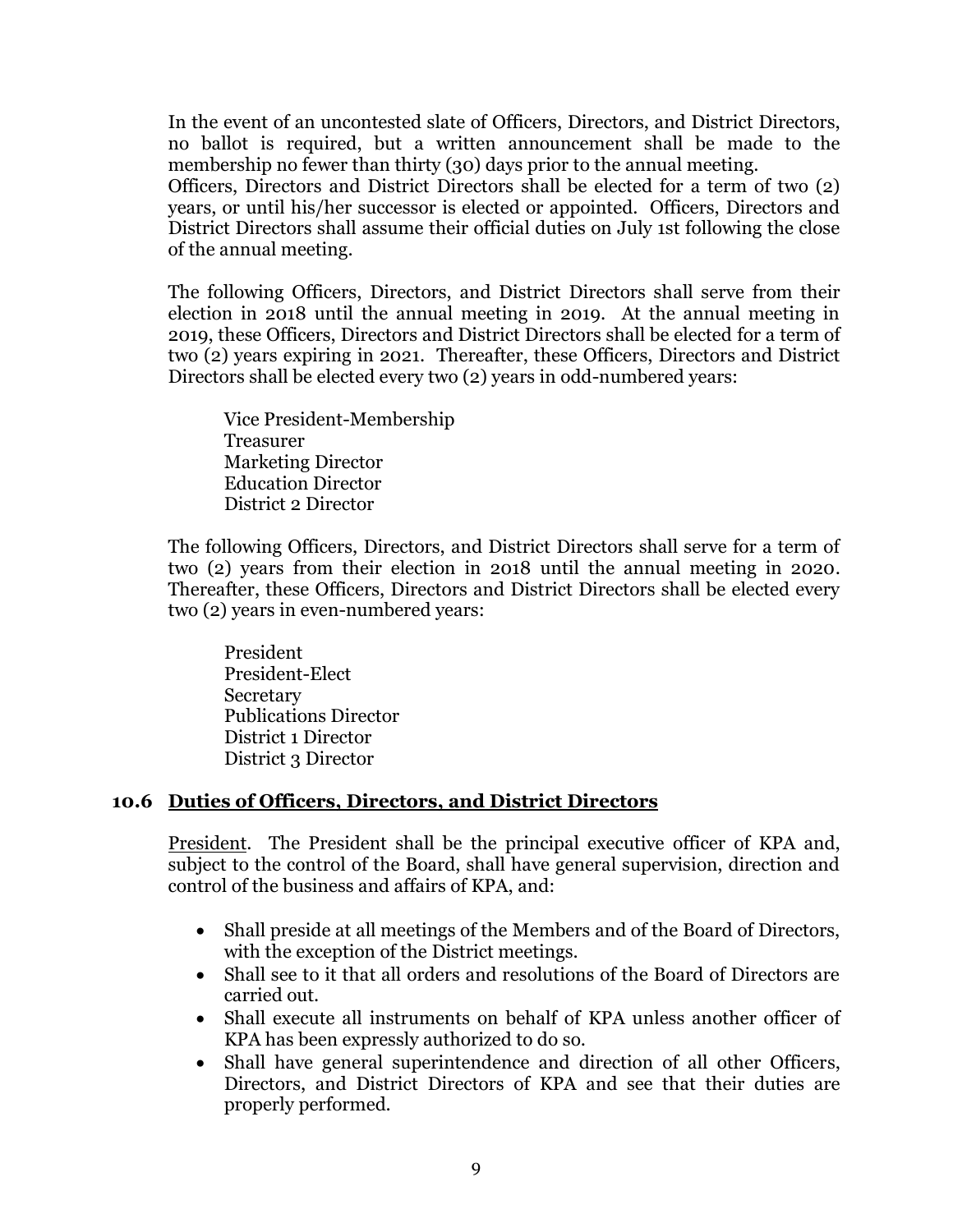- Shall work directly with the Treasurer to prepare the draft annual budget prior to the August meeting of the Board of Directors.
- Shall act as a mentor to the President-Elect.
- Shall be an *ex officio* member of all standing committees and Districts.
- In general, shall perform all duties incident to the office of President and such other duties as may be prescribed by the Board of Directors from time to time.

President-Elect. The President-Elect shall be vested with all the powers and shall perform all the duties of the President during the absence of the latter, and:

- Shall be "in-training" and, as such, shall learn the duties of the President and shall act as an aide to the President in all matters as directed by the President.
- Shall attend a majority of the Board of Director's meetings and committee meetings and become familiar with the operation of KPA.
- Shall act as the Board liaison to all committees and to the KBA Paralegal Committee Representative(s).
- Shall automatically succeed to the office of President without further election immediately following completion of the term as President-Elect.
- In general, shall perform all duties incident to the office of President-Elect and such other duties as may be prescribed by the Board of Directors from time to time.

Vice President-Membership**.** The duties of the Vice President-Membership shall be as follows:

- Shall be responsible for guiding KPA in attracting and retaining members.
- Shall supervise all activities concerned with membership growth and retention.
- Shall review and process applications of the Members of KPA.
- Shall keep the official membership roster of KPA and shall update the NFPA membership at least quarterly.
- Shall in the absence of the President and the President-Elect, preside over meetings of the Members and the Board of Directors.
- In general, shall perform all duties incident to the office of Vice President-Membership and such other duties as may be prescribed by the Board of Directors from time to time.

Secretary. The duties of the Secretary shall be as follows:

- Shall keep or cause to be kept all votes and minutes of all meetings of Members of KPA and of the Board of Directors.
- Shall see that all notices are duly given in accordance with the provisions of these By-laws or as required by law.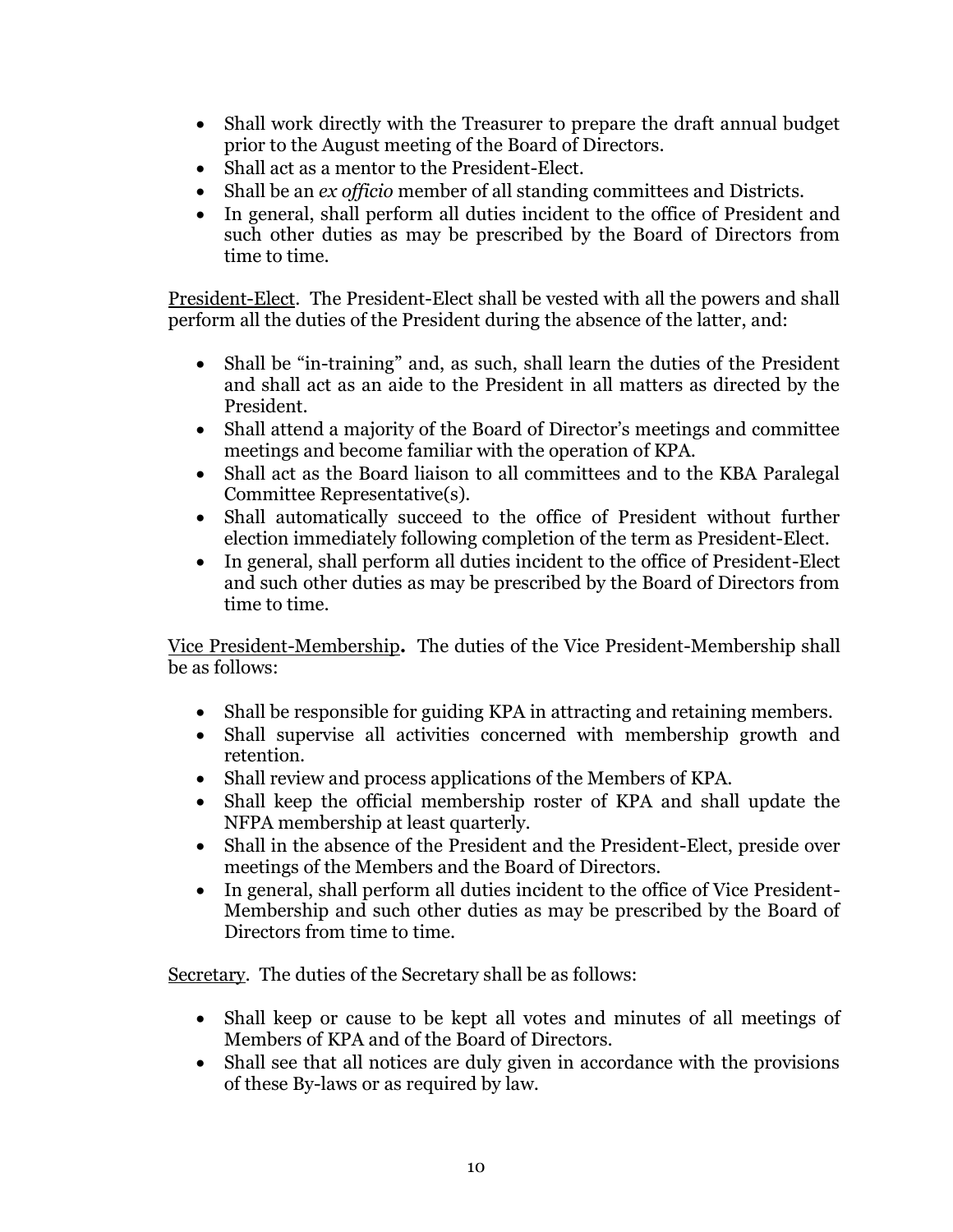- Shall maintain a copy of the most current governing documents of KPA including, but not limited to, the KPA By-Laws, Procedures Manual, Code of Ethics and Professional Responsibility, Record Retention and Destruction Policy, District By-Laws and/or Standing Rules, etc.
- Shall serve as chair of the Disciplinary Committee (see Art. 10.8 and Art. 12.6).
- Shall serve as chair of the nominations committee and shall generally oversee nominations, elections and appointments of Officers, Directors, District Directors, and Appointed Officers (See Art. 10.5 and Art. 12.3).
- Shall, in the event a vacancy occurs in any office or directorship, call a meeting of the Board of Directors to make any such vacancy appointments as necessary to complete a term of office (see Art. 10.9)
- In general, shall perform all duties incident to the office of Secretary and such other duties as may be prescribed by the Board of Directors from time to time.

Treasurer. The duties of the Treasurer shall be as follows:

- Shall have charge and custody of and be responsible for all funds and securities of KPA.
- Shall keep a full and accurate account of all receipts and expenditures.
- Shall make disbursements in accordance with the approved KPA budget, as authorized by KPA, the Board of Directors, or other designated committee and Districts.
- Shall present a financial statement at all meetings of the Board of Directors, at the annual meeting of Members, and at other times as requested.
- Shall work directly with the President to prepare the draft annual budget prior to the August meeting of the Board of Directors.
- Shall be responsible for the maintenance of such books of account and records as conform to the requirements of these By-laws.
- Shall prepare, for approval by the Board, and file annual reports, and state and federal corporate income tax returns.
- In general, shall perform all duties incident to the office of Treasurer and such other duties as may be prescribed by the Board of Directors from time to time.
- The Treasurer's accounts shall be audited annually by two members of the Board of Directors, not to include the Treasurer or the President.

Publications Director**.** The duties of the Publication Director shall be as follows:

 Shall serve as the Managing Editor/Editor-in-chief of the KPA newsletter and oversee publication of the same throughout the membership year (*See* Art. 15).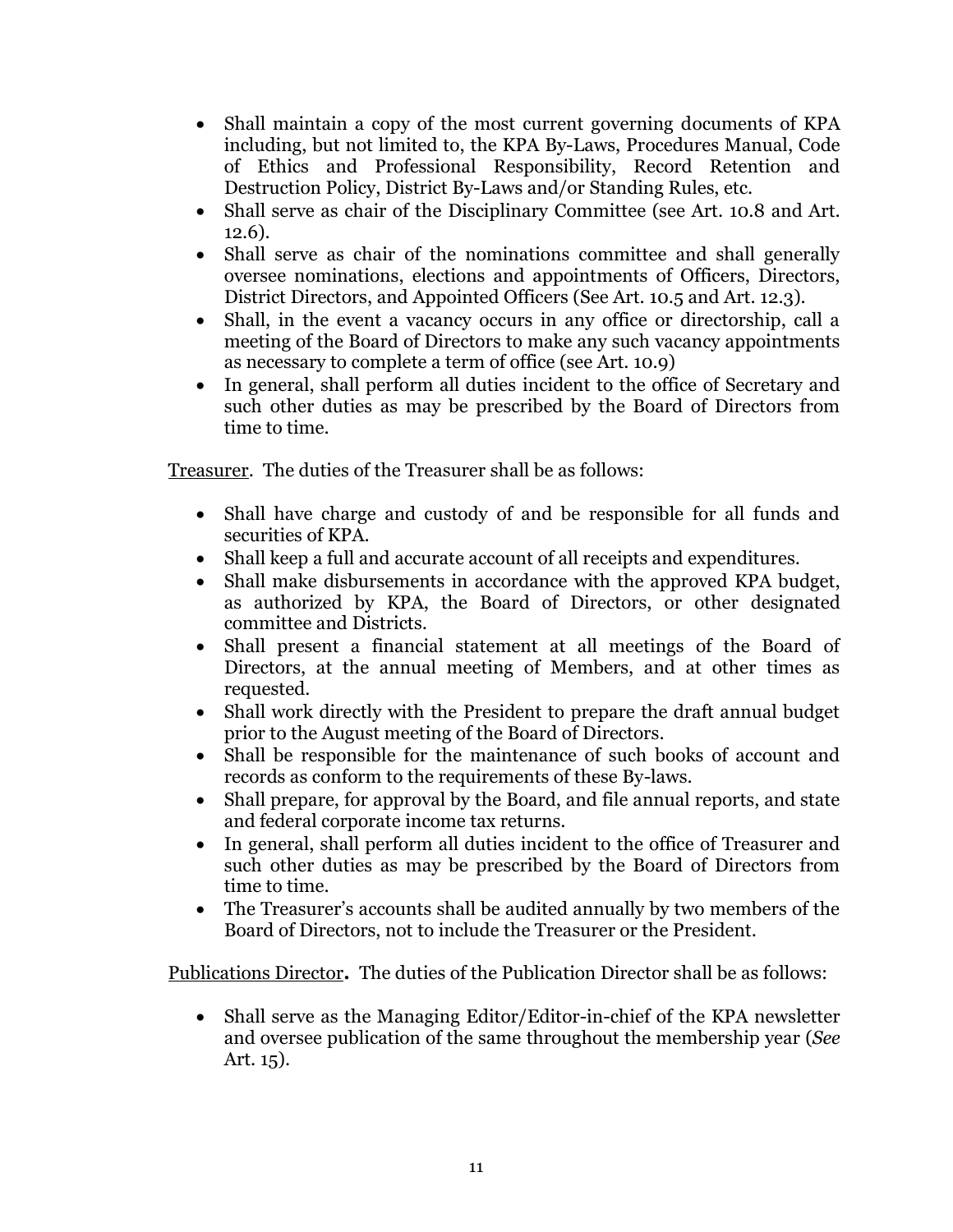- Shall collect information from the appropriate sources (NFPA, Court News/Updates, etc.) and shall solicit information and materials from the membership and Board of Directors to be included in the newsletter.
- Shall oversee the development of promotional materials, press releases, seminar brochure and other publications which the Board directs, working with the Marketing Director and/or Marketing Committee, when necessary.
- Shall work with the Marketing Director to coordinate publication of sponsor/vendor advertisements.
- In general, shall perform all duties incident to the office of Publications Director and such other duties as may be prescribed by the Board of Directors from time to time.
- This Director may appoint such committees and sub-committees, as approved by the Board of Directors, to assist with the duties as deemed advisable.

Marketing Director**.** The duties of the Marketing Director shall be as follows:

- Shall be responsible for all aspects of marketing which include the development of KPA's marketing plan, strategies and promotion materials.
- Shall seek out new areas to expand and develop the profession in the legal community.
- Shall elicit new advertising for the newsletter and monitor renewal of advertisements.
- Shall work directly with the Annual Seminar Committee to obtain advertising, exhibitors, sponsors and vendors for the annual seminar.
- Shall work with the Publications Director on the development of promotional materials, press releases, seminar brochures and other publications which the Board directs.
- In general, shall perform all duties incident to the office of Publications Director and such other duties as may be prescribed by the Board of Directors from time to time.
- This Director may appoint such committees and sub-committees, as approved by the Board of Directors, to assist with the duties as deemed advisable.

Education Director**.** The duties of the Education Director shall be as follows:

- Shall assist the President in addressing the future growth and expansion of the profession and the development of KPA to support these changes.
- Shall establish and oversee the Mentor Program.
- Shall establish and oversee the Internship Placement Assistance Program.
- Shall establish and oversee the Scholarships and Awards Committee.
- Shall serve as chair of the Annual Seminar Committee.
- Shall assist the Certification Coordinator, as necessary.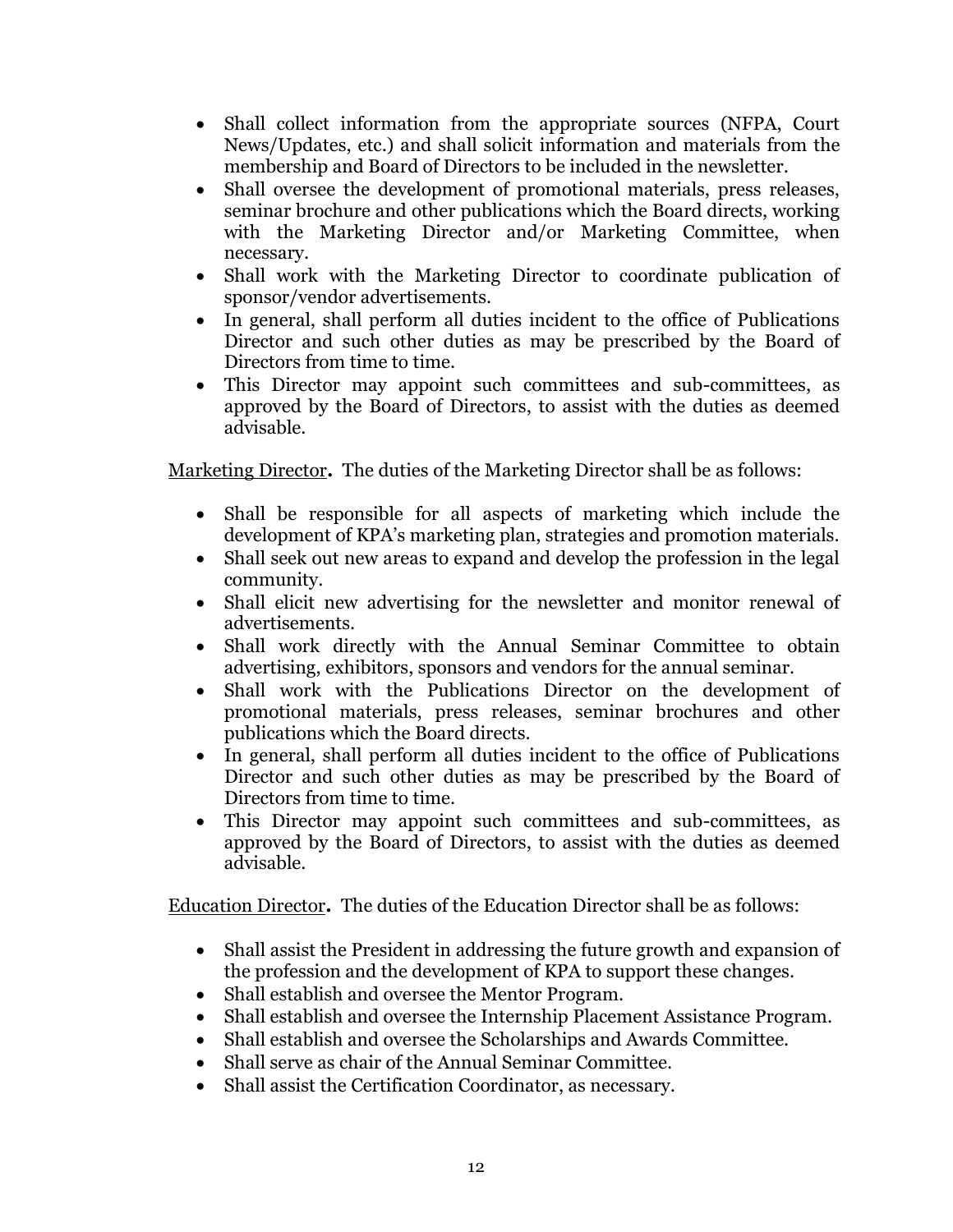- Shall establish and maintain contact with and work with paralegal educators, paralegal student associations and paralegal institutions in the state of Kansas.
- Shall provide any assistance, if necessary, to District Directors and Districts in obtaining speakers for luncheons and other educational events.
- In general, shall perform all duties incident to the office of Education Director and such other duties as may be prescribed by the Board of Directors from time to time.
- This Director may appoint such committees and sub-committees, as approved by the Board of Directors, to assist with the duties as deemed advisable.

District Directors. The duties of each District Director shall be as follows:

- Shall preside as the Chair at meetings of their respective District.
- Shall regularly attend meetings of the Board of Directors and shall represent the interests of the members in their district.
- Shall furnish the Publications Director with information concerning district meetings and activities.
- Shall be responsible for local district meetings, the business of the district, and generating interest within their district in KPA.
- Shall be responsible for maintaining local events, district news, and information on the KPA website.
- Shall generally oversee nominations and elections of their District Advisory Council positions.
- In general, shall perform all duties incident to the office of District Director and such other duties as may be prescribed by the Board of Directors from time to time.

Other Duties and Official Materials. All Officers, Directors, and District Directors shall perform the duties prescribed in the parliamentary authority in addition to those outlined in these By-laws and those assigned from time to time. Upon relief of their position, Officers, Directors, and District Directors shall deliver to their successors all official material not later than six (6) weeks following the election of their successors.

# **10.7 Resignation of Officers, Directors, or District Directors.**

Any Officer, Director, or District Director may resign at any time upon filing written notice with the Secretary, and such resignation shall become effective when so filed unless some other effective date is set forth in the resignation.

# **10.8 Removal of an Officer, Director or District Director**.

If the issue of removal of an Officer, Director, or District Director, arises, the Board shall appoint a Disciplinary Committee to investigate the facts and make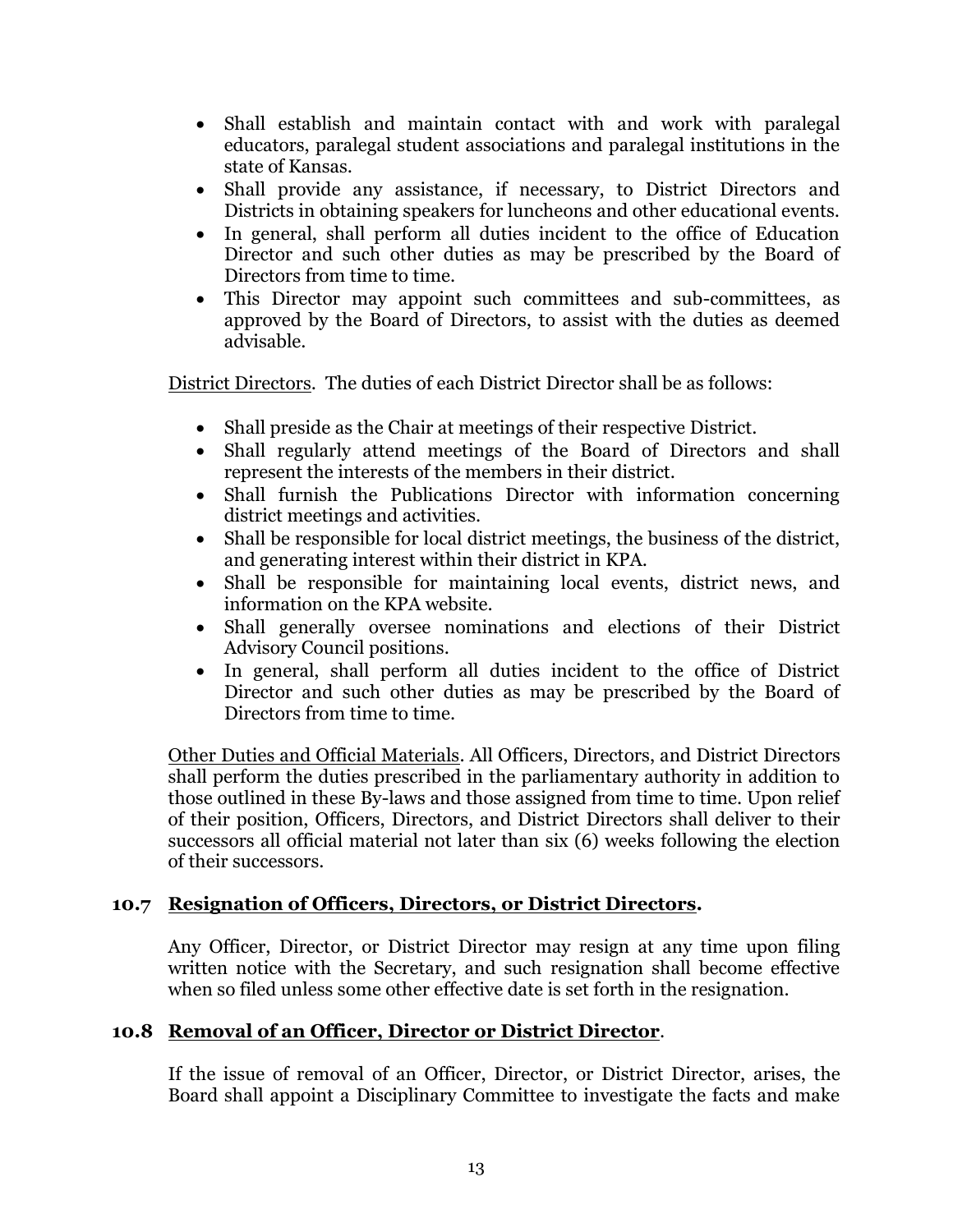recommendation to the Board as to such removal. The KPA Secretary shall Chair the Disciplinary Committee, unless unavailable and/or in the case of a conflict. Upon recommendation by the Disciplinary Committee to the Board of Directors, an Officer, Director or District Director may be removed from office by a majority vote of the Board of Directors for failure to fulfill the duties of the office as defined in Article 10.6or such cause as is determined by the Disciplinary Committee.

# **10.9 Vacancy.**

A vacancy occurring in any office or directorship, other than the Presidency, shall be filled for the un-expired term by a person appointed by the Board of Directors, with input from the membership of KPA.

In case a vacancy occurs in the office of President, the President-Elect shall preside for the remainder of the President's term of office. In the event the President-Elect is not able to succeed to the Presidency, or in the event of a vacancy in the office of President-Elect, then the Vice President-Membership shall preside for the remainder of the President's term of office.

The Secretary shall call a meeting of the Board of Directors to make any such vacancy appointments as are necessary to complete a term of office.

# **Article 11 Board of Directors**

# **11.1 Composition.**

The Board of Directors shall consist of the Officers, Directors and District Directors as stated in Article 10, and other members appointed by the Board of Directors. Voting members of the Board of Directors shall include the Officers (other than the President), Directors, and District Directors. The President shall vote only in the event of a tie vote on any matter pending before the Board of Directors.

# **11.2 General Powers and Duties.**

The management, control, business, and affairs of KPA shall be exercised by the Board of Directors, which shall have the power to make all decisions for the conduct of the business affairs of KPA, not inconsistent with these By-laws or laws of the State of Kansas.

The duties of the Board of Directors shall be to:

a. Establish policy and administrative procedures governing the affairs of KPA in order to further the advancement of KPA's mission statement, purposes and goals;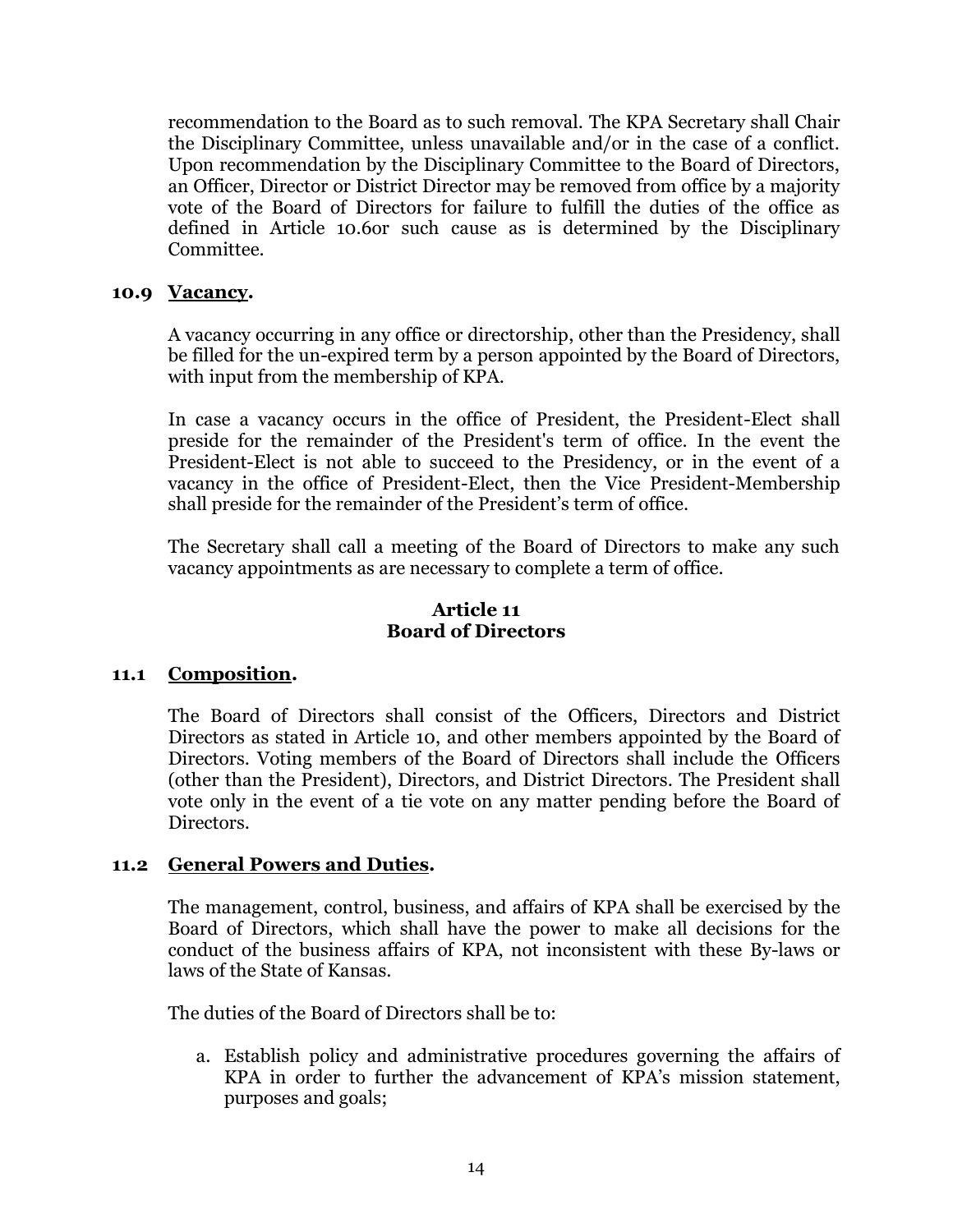- b. Transact necessary business in the intervals between meetings of KPA and such other business as may be referred to it by KPA;
- c. Create standing and ad hoc committees;
- d. Approve the plans of work of Districts, the standing committees, and ad hoc committees;
- e. Present reports at the regular meetings of KPA;
- f. Shall appoint an auditing committee before the annual meeting to audit the Treasurer's accounts prior to the close of the current membership year;
- g. Shall prepare and approve a budget for the fiscal year;
- h. Approve expenditures outside the limits of the budget; and
- i. Act as a liaison between the district and the state.

# **11.3 Term of Office, Qualifications and Requirements.**

Each member of the Board of Directors shall, upon election, assume their official duties on July 1st following the close of the annual meeting and shall serve until the election and/or appointment, and qualification of their successors.

Each member of the Board of Directors shall meet the qualifications as stated in Article 10.4, in order to hold their position.

Each member of the Board of Directors shall attend at least four (4) Board of Director meetings per year (either in person or via teleconference). All Board members are strongly encouraged to attend the Annual Meeting and Seminar, and strongly encouraged to attend at least two (2) other KPA related events or meetings per membership year (ex. luncheons, mini-seminars, volunteer community service events, membership networking and social events, and committee meetings.

# **11.4 Indemnification.**

In General – To the full extent authorized under the laws of the State of Kansas, KPA shall indemnify any director, officer, employee, or agent, or former member, director, officer, employee, or agent of the KPA, or any person who may have served at KPA's request as a director or officer of another corporation (each of the foregoing members, directors, officers, employees, agents, and persons is referred to in this Article individually as an"indemnitee"), against expenses actually and necessarily incurred by such indemnitee in connection with the defense of any action, suit, or proceeding in which that indemnitee is made a party by reason of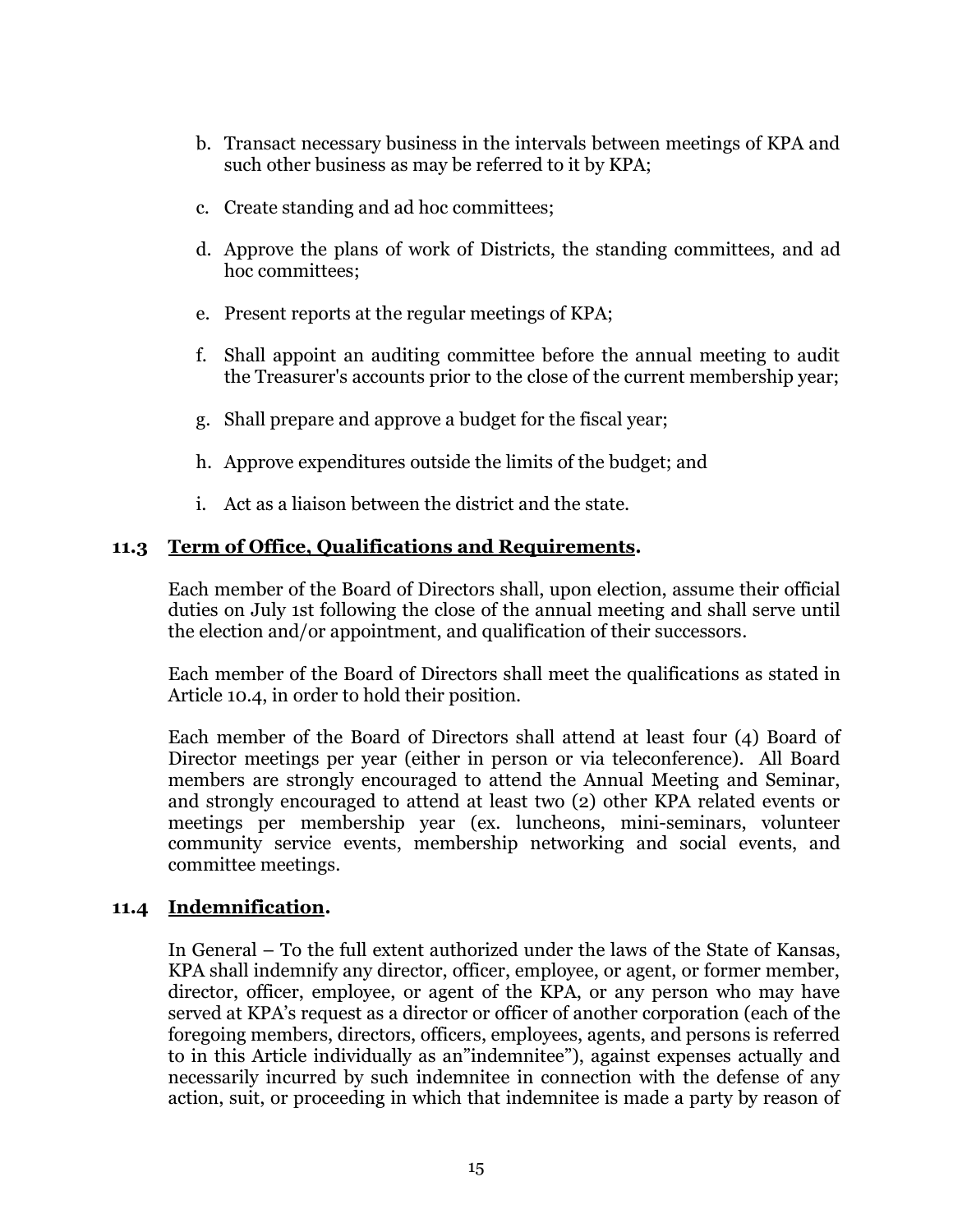being or having been such member, director, officer, employee, or agent, except in relation to matters as to which that indemnitee shall have been adjudged in such action, suit, or proceeding to be liable for negligence or misconduct in the performance of a duty. The foregoing indemnification shall not be deemed exclusive of any other rights to which an indemnitee may be entitled under any bylaw, agreement, resolution of the Board of Directors, or otherwise.

Expenses – Expenses (including reasonable attorneys' fees) incurred in defending a civil or criminal action, suit, or proceeding may be paid by KPA in advance of the final disposition of such action, suit, or proceeding, if authorized by the Board of Directors, upon receipt of an undertaking by or on behalf of the indemnitee to repay such amount if it shall ultimately be determined that such indemnitee is not entitled to be indemnified hereunder.

Insurance – KPA shall purchase and maintain insurance on behalf of any person who is or was a member, director, officer, employee, or agent against any liability asserted against such person and incurred by such person in any such capacity or arising out of such person's status as such, whether or not KPA would have the power or obligation to indemnify such person against such liability under this Article.

# **11.5 Annual Meeting**.

The annual meeting of the Board of Directors shall be held in conjunction with the annual meeting of the voting members.

# **11.6 Regular Meetings.**

Regular meetings of the Board of Directors shall be held on such dates as designated by the Board of Directors, and at least six meetings shall be held annually. The dates of the proposed Board meetings shall be provided to the membership via the KPA's newsletter and/or via the KPA's website.

# **11.7 Special Meetings.**

Special meetings may be called by the President or by a majority of the members of the Board of Directors to discuss business of the Board that must be resolved urgently, so long as Board members are notified of said meeting at least three (3) days in advance of said meeting with the date, place, and proposed agenda, unless the business to be discussed at said special meeting will not allow a three (3) day notice and the Board executes a waiver of notice pursuant to Article 18.7 for said meeting. Since it is unlikely that membership can be notified in advance of special meetings, members will be notified of the business conducted at special meetings following the conclusion of the meeting.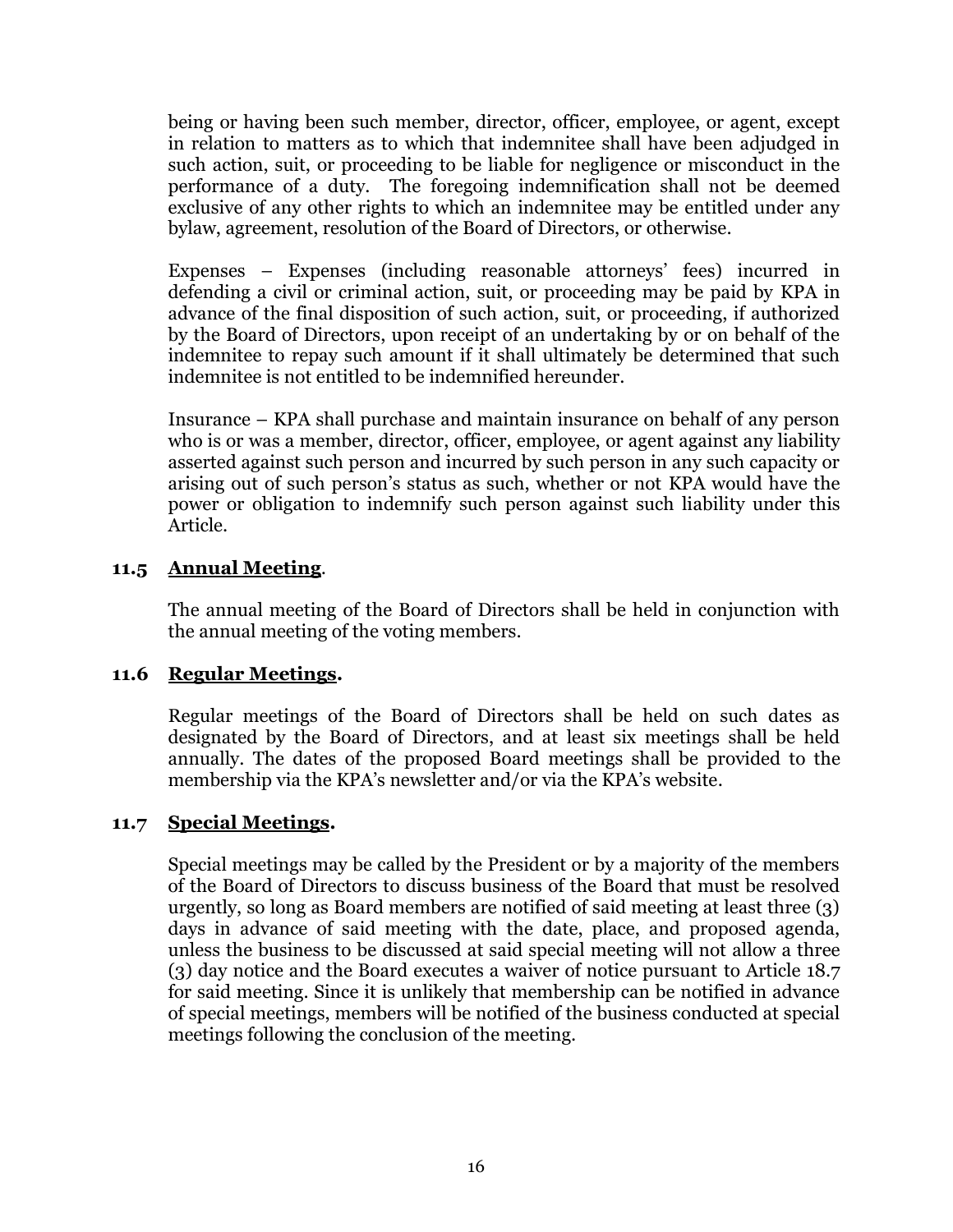### **11.8 Open Meetings**.

Board meetings shall be open to all members of KPA unless the Board votes to go into executive session. Observers must request permission to address the board and shall have no rights to make motions or vote.

#### **11.9 Executive Sessions.**

Executive sessions may be held only for the purposes of discussing potential litigation involving KPA or regarding specific matters of the members. For discussions at executive sessions involving these specific matters of the members, the person who is the subject of the discussion must be notified of the discussion and given the opportunity to attend.

#### **11.10 Quorum**.

A majority of voting Officers, Directors and District Directors shall constitute a quorum.

# **11.11 Meetings by Telephone**.

Members of the Board of Directors, or any committee designated by such Board, may participate in a meeting of the Board of Directors by means of a conference telephone or similar communications equipment, by means of which all persons participating in the meeting can hear one another, and such participation in a meeting shall constitute presence in person at the meeting. Meetings by telephone shall be open to all members of KPA who have expressed an interest in participating.

# **11.12 Consent in Lieu of Meeting**.

Any action required or permitted to be taken at any meeting of the Board of Directors will be taken without a meeting if all of the members of the Board of Directors consent thereto in writing.

# **11.13 Proxies.**

A designated proxy shall be defined as any voting member in good standing designated in writing, submitted to the President by the absent Board member at least twenty-four (24) hours prior to a scheduled meeting of the Board. Proxies must be designated for each specific meeting. Each Board member is limited to two (2) proxies for each meeting.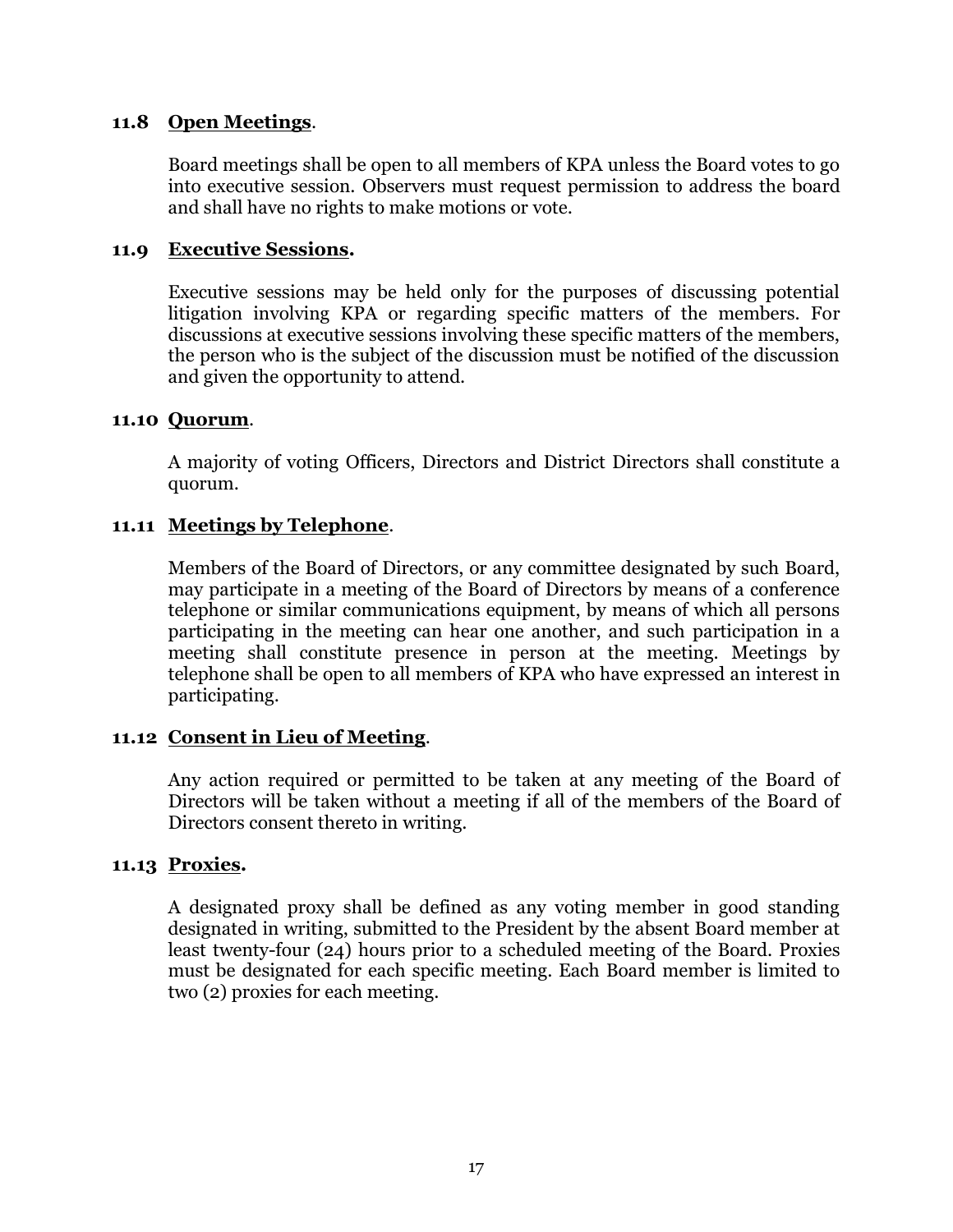#### **11.14 Compensation.**

Members of the Board of Directors shall not receive any compensation for their service as board members, but the Board of Directors may authorize reimbursement of expenses incurred in the performance of their duties.

#### **Article 12 Appointed Officers (***Ex Officio* **Non-Voting Board Members)**

#### **12.1 Composition.**

The following are Appointed Officers who are appointed by the KPA Board of Directors. These positions are *ex officio* non-voting members of the Board of Directors: NFPA Primary and Secondary Representatives, Kansas Bar Association (KBA) Paralegal Committee Representative(s), Job Registry Coordinator, Certification Coordinator, Pro Bono & Community Service Coordinator, and Parliamentarian.

#### **12.2 Qualifications**.

All Appointed Officers must be Active Voting Members in good standing, unless otherwise approved by majority vote of the Board of Directors.

All Appointed Officers must be a resident of the state of Kansas or working in the state of Kansas.

# **12.3 Appointment Procedure and Term of Position.**

In April of each year, a Nomination Form shall be circulated to the membership calling for nominations of Appointed Officers. Any member, regardless of membership classification, may make nominations.

The Secretary shall present a list of all nominations made for Appointed Officer positions to the Board of Directors at the June Board meeting. The Board of Directors shall then consider all nominations made and shall vote in the appointment for each position.

Only those persons who have signified their written consent to serve if appointed shall be presented to the Board for appointment to such office.

The Board of Directors shall present a slate of Appointed Officers at the annual meeting.

Appointed Officers shall be appointed for a term of two (2) years, or until his/her successor is appointed. Appointed Officers shall assume their official duties on July 1st following the close of the annual meeting.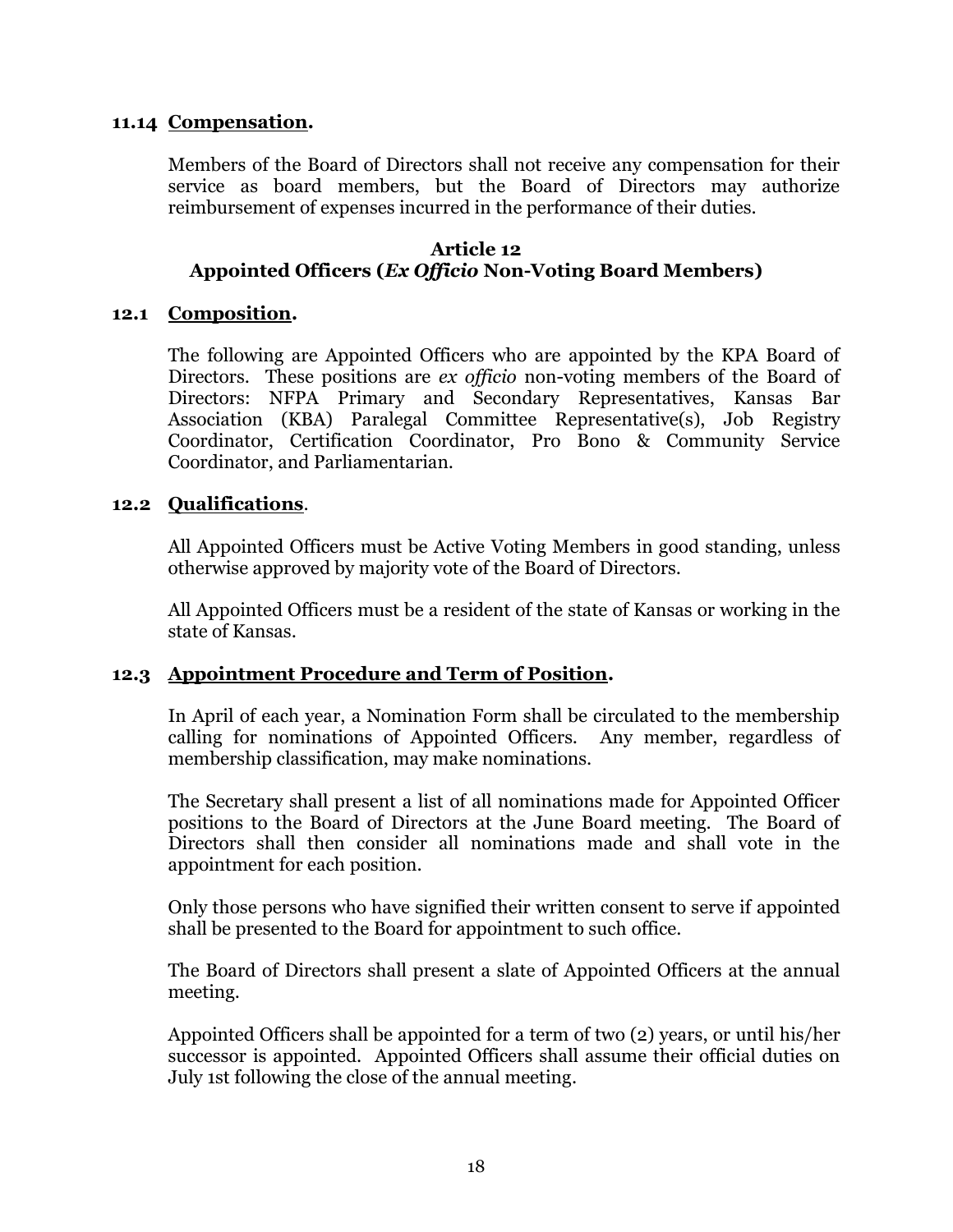The following Appointed Officers shall serve from their appointment in 2018 until the annual meeting in 2019. At the annual meeting in 2019, these Appointed Officers shall be appointed for a term of two (2) years expiring in 2021. Thereafter, these Appointed Officers shall be appointed every two (2) years in odd-numbered years:

NFPA Primary Representative KBA Paralegal Committee Representative #1 Job Registry Coordinator Certification Coordinator

The following Appointed Officers shall serve for a term of two (2) years from their appointment in 2018 until the annual meeting in 2020. Thereafter, these Appointed Officers shall be appointed every two (2) years in even-numbered years:

NFPA Secondary Representative KBA Paralegal Committee Representative #2 Pro Bono & Community Service Coordinator Parliamentarian

# **12.4 Duties.**

NFPA Primary and Secondary Representatives. The duties of the NFPA Primary and Secondary Representatives shall be as follows:

- Shall act as the liaison between the KPA and the NFPA.
- Shall be a spokesperson for KPA in NFPA matters.
- Shall represent the KPA at any meetings of NFPA.
- Shall vote on behalf of KPA as permitted and directed by the Membership and/or the KPA Board of Directors.
- Shall otherwise act for the KPA in all affairs of NFPA.
- Shall disseminate information to KPA members regarding NFPA.
- Shall respond to questions and concerns of KPA members about national issues or policies.
- Shall report to the Membership of KPA on NFPA activities and national issues at the annual meeting of KPA.
- Shall present a report on the NFPA at all meetings of the Board of Directors.
- In general, shall perform all duties incident to the office of NFPA Primary or Secondary Representative and such other duties as may be prescribed by the Board of Directors from time to time.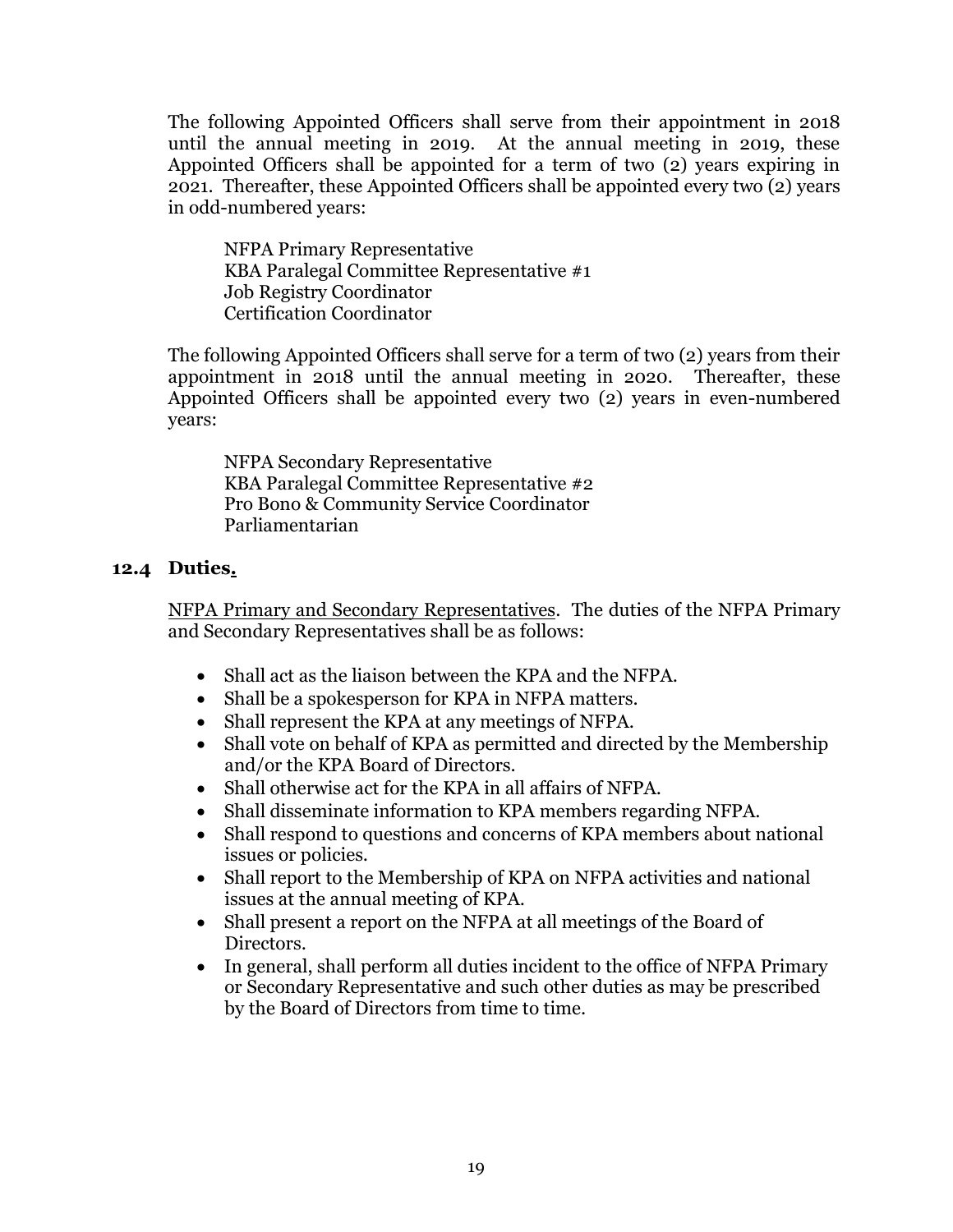Kansas Bar Association (KBA) Paralegal Committee Representative(s): The duties of the KBA Paralegal Committee Representative(s) shall be as follows:

- Shall act as the liaison between the KPA and the KBA.
- Shall be a spokesperson for KPA in KBA matters.
- Shall represent the KPA at any meetings of the KBA Paralegal Committee.
- Shall vote on behalf of KPA as permitted and directed by the Membership and/or the KPA Board of Directors.
- Shall otherwise act for the KPA in all affairs of the KBA.
- Shall disseminate information to KPA members regarding KBA.
- Shall respond to questions and concerns of KPA members about KBA issues or policies.
- Shall report to the Membership of KPA on KBA activities and issues at the annual meeting of KPA.
- Shall present a report on the KBA Paralegal Committee at all meetings of the Board of Directors.
- In general, he/she shall perform all duties incident to the office of KBA Paralegal Committee Representative and such other duties as may be prescribed by the Board of Directors from time to time.

Job Registry Coordinator. The duties of the Job Registry Coordinator shall be as follows:

- Shall promote the KPA Job Registry to KPA Members and to potential employers.
- Shall maintain accurate listings for job openings through Kansas and notify members of job openings.
- In general, he/she shall perform all duties incident to the office of Job Registry Coordinator and such other duties as may be prescribed by the Board of Directors from time to time.

Certification Coordinator. The duties of the Certification Coordinator shall be as follows:

- Shall promote the Paralegal Advanced Competency Exam (PACE) and the Paralegal CORE Competency Exam (PCCE) programs.
- Shall coordinate study groups for KPA Members.
- Shall promote NFPA Certification Exams to KPA Members and employers.
- Shall assist in obtaining donations for financial support for KPA to award certification scholarships.
- In general, he/she shall perform all duties incident to the office of Certification Coordinator and such other duties as may be prescribed by the Board of Directors from time to time.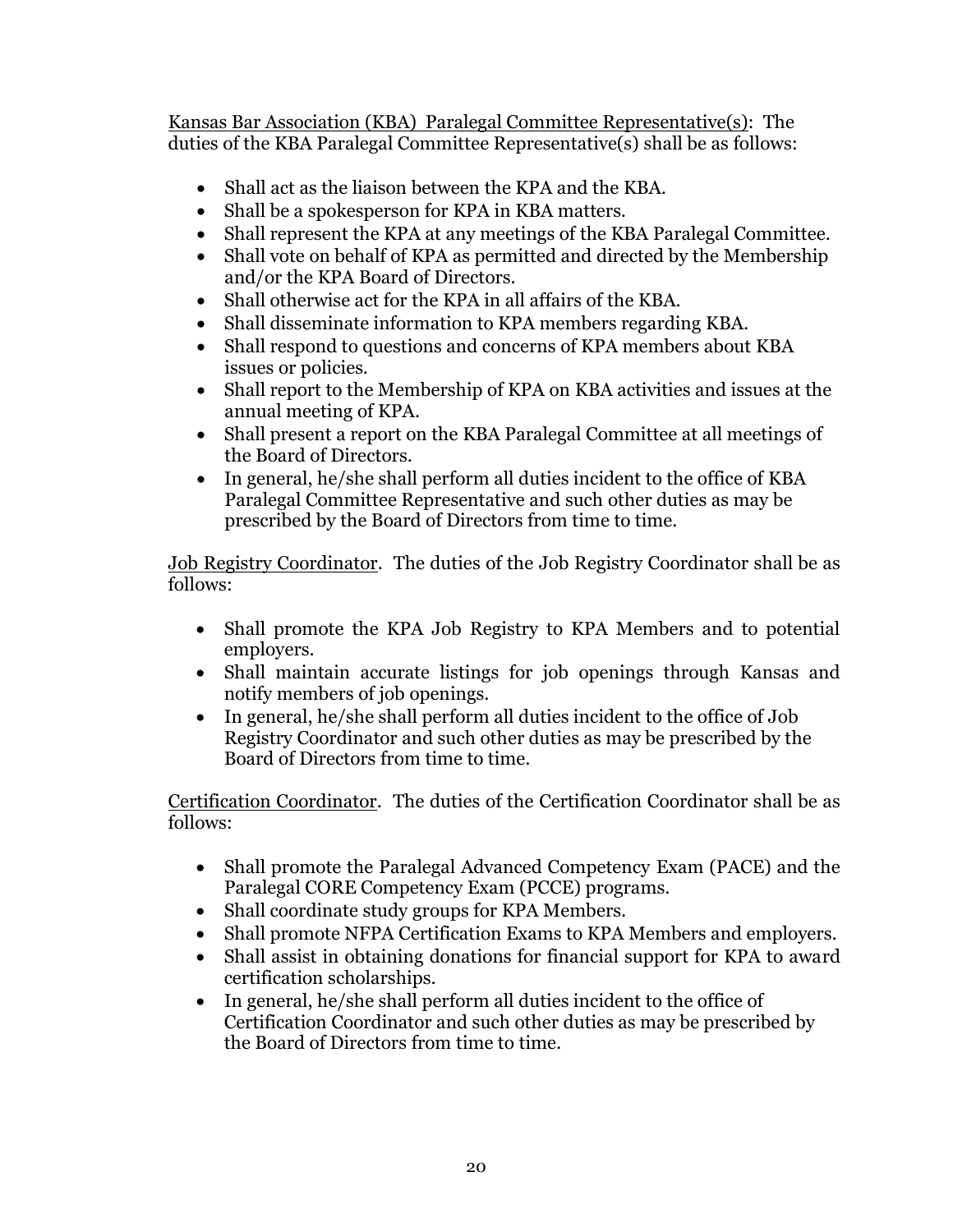Pro Bono & Community Service Coordinator. The duties of the Pro Bono & Community Service Coordinator shall be as follows:

- Shall develop and implement a state-wide KPA Pro Bono & Community Service Program.
- Shall promote the KPA Pro Bono & Community Service Program to Members, employers, local bar associations, paralegal institutions, and the general public.
- Shall develop a registration and reporting procedure for Member participation.
- Shall provide press releases and articles to publicize the KPA Pro Bono & Community Service Program.
- Shall report plans and activities to the Board of Directors.
- In general, he/she shall perform all duties incident to the office of Pro Bono & Community Service Coordinator and such other duties as may be prescribed by the Board of Directors from time to time.

Parliamentarian. The duties of the Parliamentarian shall be as follows:

- Shall advise the Membership and the Board of Directors on all questions of parliamentary procedure.
- Shall interpret the By-Laws and the polices adopted by the Membership and the Board of Directors.
- In general, he/she shall perform all duties incident to the office of Parliamentarian and such other duties as may be prescribed by the Board of Directors from time to time.

# **12.5 Resignation.**

Any Appointed Officer may resign at any time upon filing written notice with the Secretary, and such resignation shall become effective when so filed unless some other effective date is set forth in the resignation.

# **12.6 Removal.**

If the issue of removal of an Appointed Officer arises, the Board shall appoint a Disciplinary Committee to investigate the facts and make recommendation to the Board as to such removal. The KPA Secretary shall Chair the Disciplinary Committee, unless unavailable and/or in the case of a conflict. Upon recommendation by the Disciplinary Committee to the Board of Directors, an Appointed Officer may be removed from office by a majority vote of the Board of Directors for failure to fulfill the duties of the office as defined in Section 12.4 or such cause as is determined by the Disciplinary Committee.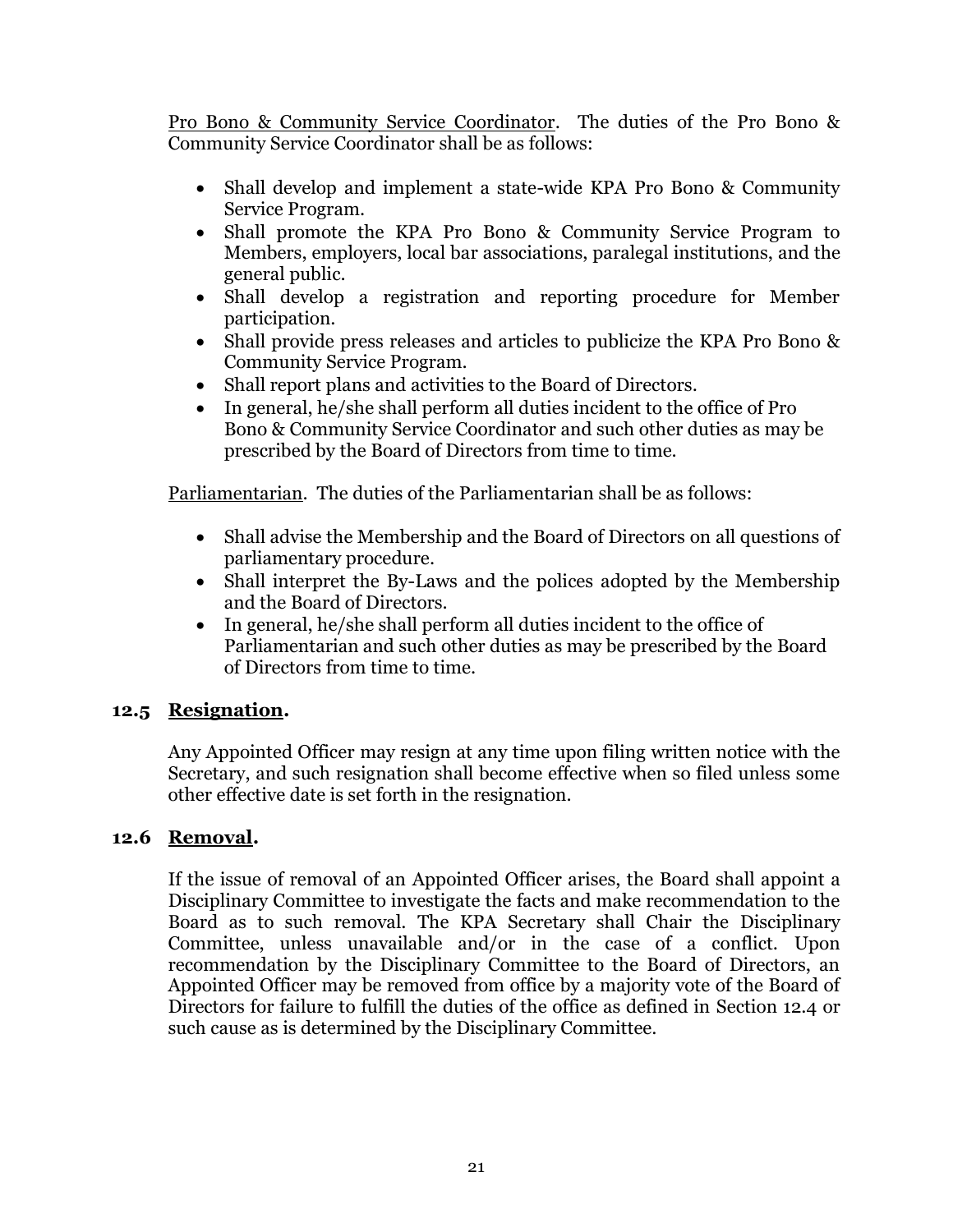#### **12.7 Vacancies.**

A vacancy occurring in any Appointed Officer position shall be filled for the unexpired term by a person appointed by the Board of Directors, with input from the membership of KPA.

The Secretary shall call a meeting of the Board of Directors to make any such vacancy appointments as are necessary to complete a term of office.

# **Article 13 Districts**

#### **13.1 Organization**.

A District shall consist of the members residing within the boundaries of their respective District as reflected on Exhibit A. No District shall use the name "Kansas Paralegal Association" without the consent of the Board of Directors.

# **13.2 District By-laws and Standing Rules**.

Districts may make By-laws and Standing Rules for their governance not inconsistent with the By-laws of KPA. Districtsshall file their By-laws and Standing Rules with the Secretary of KPA for review and approval by the Board of Directors.

# **13.3 District Meetings and Events.**

Districts shall hold at least four (4) membership events (ex. luncheons, miniseminars, volunteer community service events, membership networking and social events) during each membership year. Meetings and events shall be open to all Members of KPA and their guests. Each District shall set the date, time, and place of such meetings/events. Special District membership meetings may be called by a District Director or by not less than ten percent (10%) of the Active Voting Members affiliated with that District.

# **13.4 District Advisory Council**.

Districts may elect a local advisory council ("council") or officers, not to exceed five (5), to coordinate the meetings, business, and activities of the District in cooperation with their respective District Director

# **13.5 District Advisory Council Members**.

Representatives of KPA will be elected by local district membership and may include the following positions: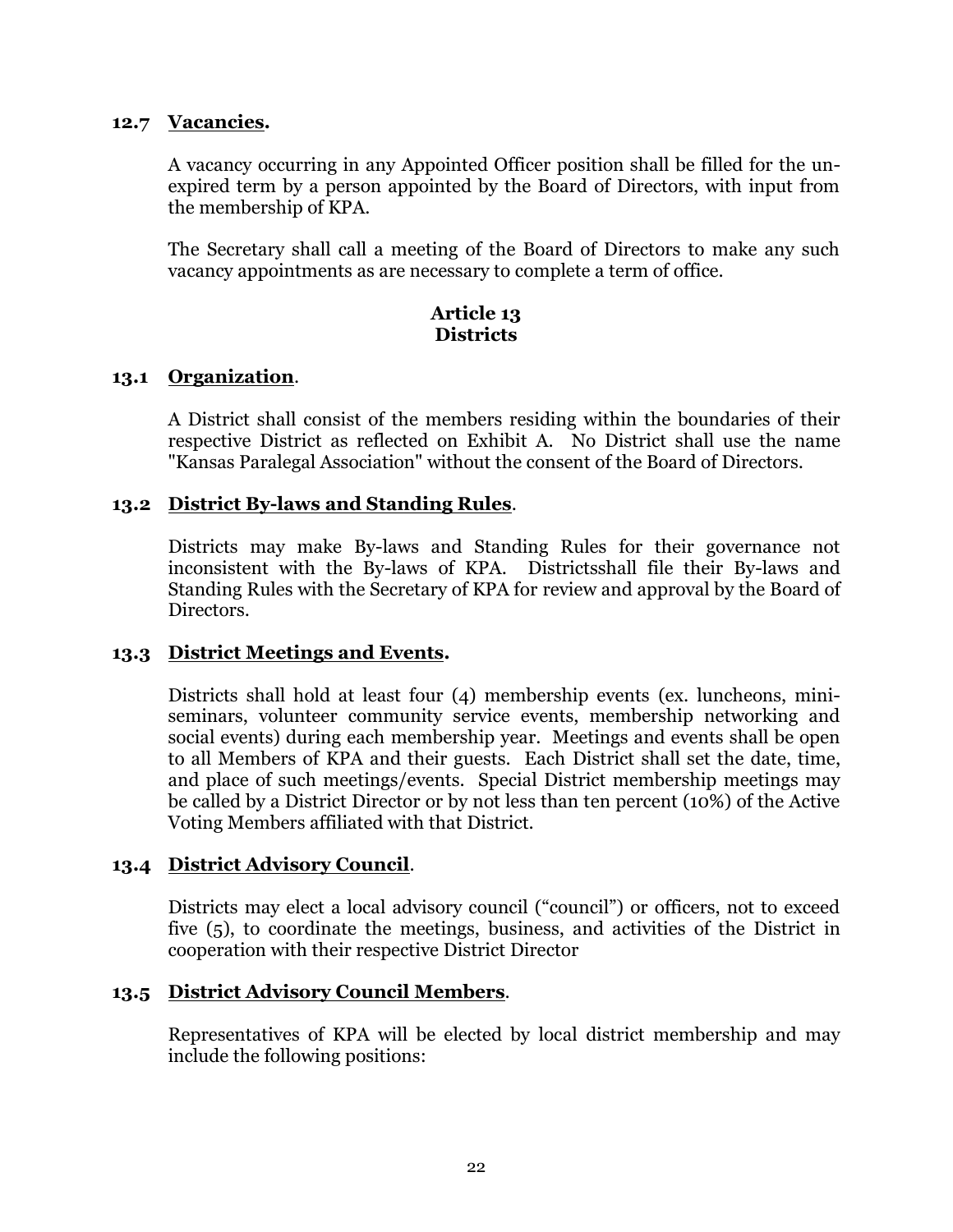- (1) District Director (Chairperson)
- (2) Secretary
- (3) Treasurer
- (4) Luncheon/Education Coordinator
- (5) Pro Bono & Community Service Coordinator

# **13.6 Elections of DistrictAdvisory Council**.

Districts shall hold elections sixty (60) days prior to the annual meeting and notify the President of the results of the election council members of the District within one (1) month thereafter. District Advisory Councils shall be elected by a vote of the District members.

# **13.7 Reports**.

Each District shall file an annual report with the Board of Directors on the acts and activities of the District, and shall present a financial statement/accounting at all meetings of the KPA Board of Directors, at the annual meeting of the KPA and at other times as requested by the Board of Directors.

#### **Article 14 Committees**

### **14.1 Formation.**

The Board of Directors may create such committees as it may deem necessary to promote the purposes and carry on the work of KPA. The Board of Directors shall appoint a chairman for each such committee. The term of each chairman shall be one (1) year or until the appointment and qualification of his/her successor.

The power to form special committees and appoint their members rests with the Board of Directors.

A list of KPA Committees (Standing and/or Ad Hoc) and their specific purpose, duties, and goals shall be as set forth in the *Procedures Manual* of KPA adopted by the Board of Directors, as amended from time to time.

# **14.2 Duties.**

The chairman of each committee shall present a proposed plan and goals for the term year to the Board of Directors for approval. No committee work shall be undertaken without the consent of the Board of Directors.

The committees shall be required to keep regular minutes of their transactions and shall report the same to the Board of Directors upon request. The President shall receive copies of all said minutes.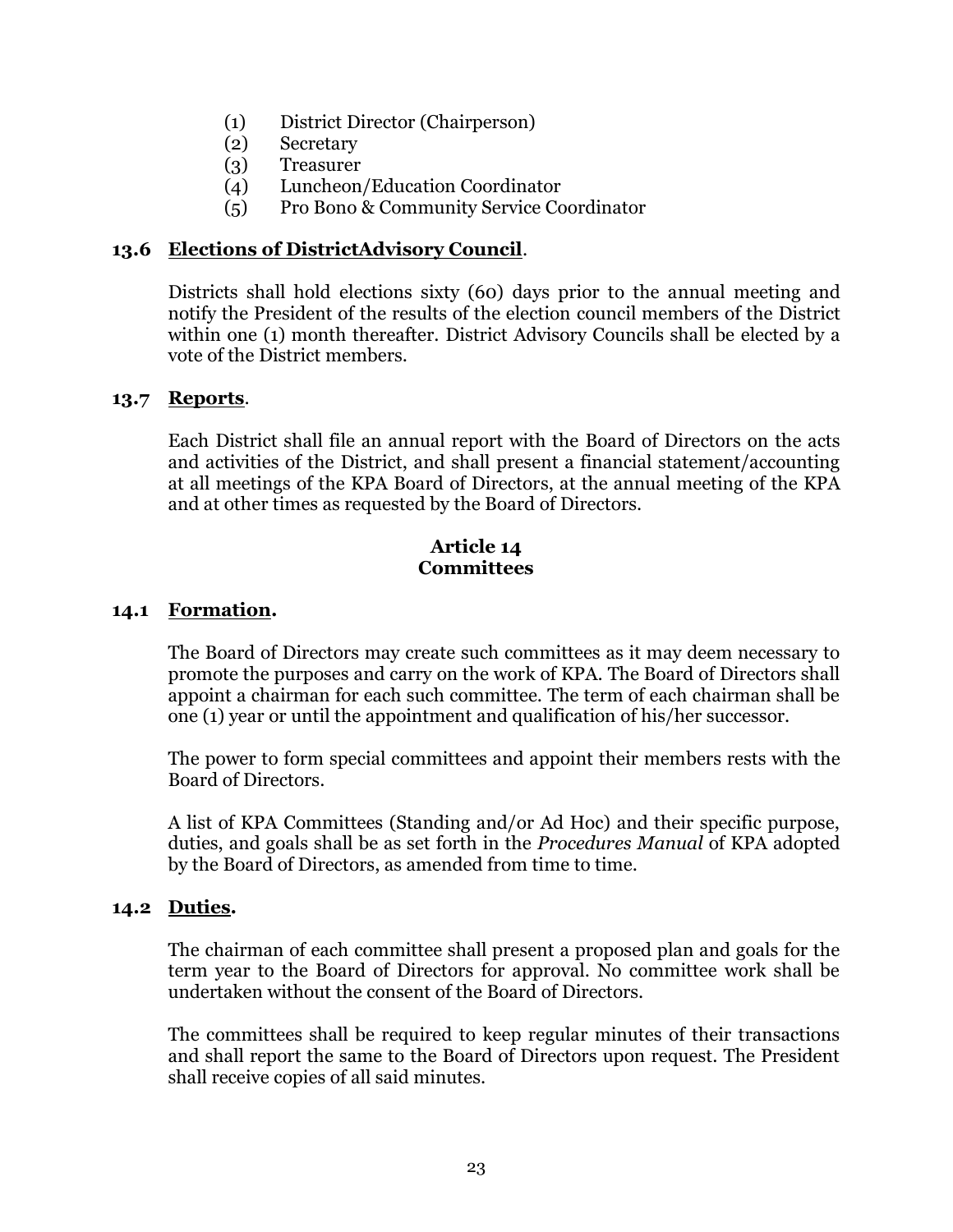The committees shall be required to maintain a set of records of all actions taken on by such committee and will make them available for inspection to the Board of Directors.

### **14.3 General Provisions.**

The President shall be an ex officio member of all committees.

Terms of the committees will run for a period not to exceed a two (2) year period.

Expenditures made by such committee members shall be pre-approved by the Board of Directors.

# **Article 15. Publications**

# **15.1 Authorization**.

KPA shall publish an official newsletter of the association, through its Publications Director, on a quarterly basis.

# **15.2 Purpose**.

The purpose of the publication shall be to publish KPA news and notices, to publish news of the NFPA and other paralegal organizations, to further various KPA projects, and to promote the best interests of KPA.

# **15.3 Publication Procedure**.

This publication shall be published on a quarterly basis and shall be distributed electronically and published on the KPA's website or as directed by the Board of Directors, in accordance with editorial policy set by the Board of Directors.

#### **Article 16 Contracts, Loans, Checks, and Deposits**

# **16.1 Contracts.**

The Board may authorize any one or more directors, officers, or agents of the KPA, in addition to the officers so authorized by these By-laws, to enter into any contract or execute and deliver any instrument in the name and in behalf of the KPA. Such authority shall be in writing, prior to any action taken, and may be general or confined to specific instances.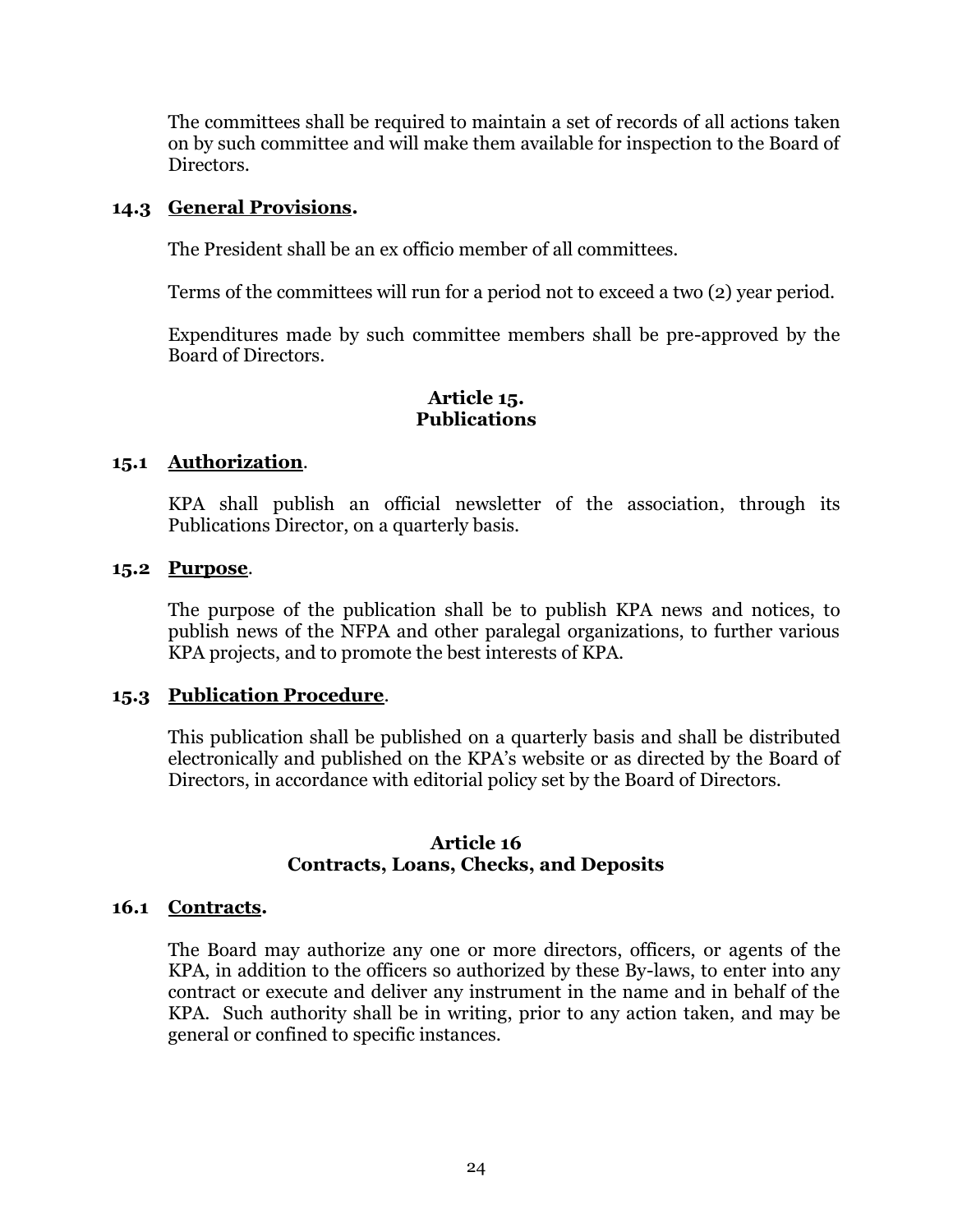#### **16.2 Loans.**

No loans shall be contracted on behalf of KPA and no evidence of indebtedness shall be issued in its name unless authorized by or under the authority of a resolution of the Board. No loans shall be made by KPA to members of the Board of Directors.

# **16.3 Checks, Drafts, etc.**

The Treasurer shall pay only authorized expenses that are within budget appropriations approved by the Board of Directors.

All checks, drafts, or other orders for the payment of money, notes, or other evidence of indebtedness issued in the name of the KPA, shall be signed by such officer or officers, agent or agents of the KPA and in such manner as shall from time to time be determined by or under the authority of a resolution of the Board. In the absence of such determination by the Board, such instruments shall be signed by the Treasurer.

# **16.4 Deposits.**

All funds of the KPA shall be deposited within a reasonable time to the credit of the KPA in such federally insured banks, trust companies, or other depositories as the Board may select.

# **16.5 Investments.**

Upon approval of two-thirds majority of the entire Board, the Board may prudently choose to invest association funds in short or long term depositories or other investments for the purpose of obtaining a more desirable rate of return on association funds that are determined to exist above the normal operating budget demands.

# **16.6 Gifts and Contributions.**

The Board may accept on behalf of the KPA any contribution, gift, bequest, or devise for the general purpose or for any special purpose of the KPA.

# **16.7 Liability.**

No officer, director, member, representative, agent or employee of KPA shall be held liable for any debts, contracts, or other obligations of KPA, provided such debts, contracts, or other obligations were incurred by such officer, director, member, representative, agent or employee pursuant to authority granted by the Board of Directors or the action was taken in compliance with these By-laws.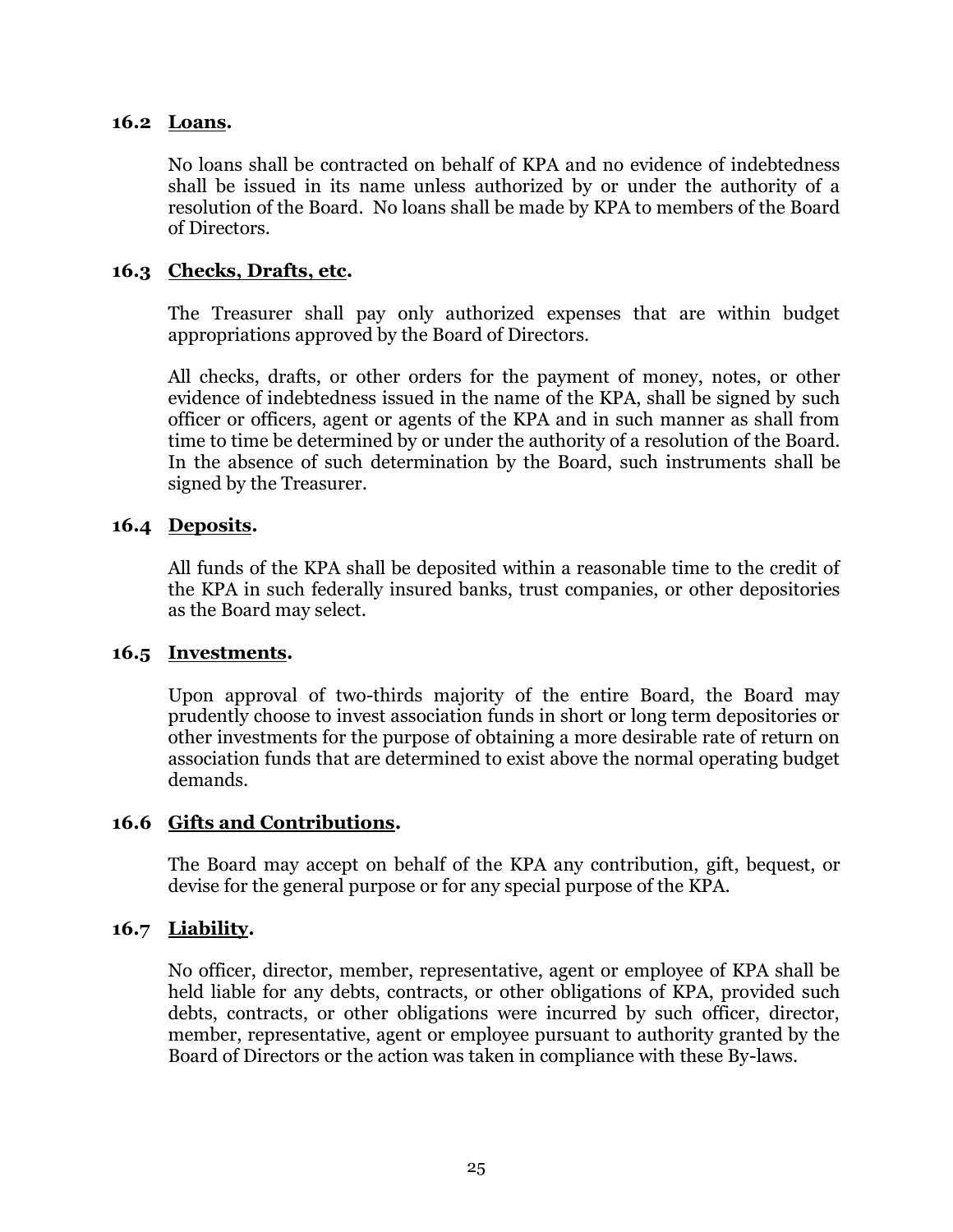# **Article 17 Tax Exemption and Dissolution**

### **17.1 Tax Exemption Considerations.**

No part of the net earnings of the KPA shall inure to the benefit of, or be distributable to its Directors, officers, or other private persons except that the KPA shall be authorized and empowered to pay reasonable compensation for services rendered and to make payments and distributions in furtherance of the purposes set forth in Article 5 above. No substantial part of the activities of the KPA shall be the carrying on of propaganda, or otherwise attempting to influence legislation, and the KPA shall not participate in, or intervene in (including the publishing or distribution of statements) any political campaign on behalf of a candidate for public office. Notwithstanding any other provisions of these Bylaws, the KPA shall not carry on any other activities not permitted to be carried on by a Corporation exempt from federal income tax under Section  $501(c)(6)$  of the Internal Revenue Code of 1986 or any successor statute thereto.

#### **17.2 Association Dissolution.**

In the event of dissolution of the KPA, the Board shall, after paying or making provision for the payment of all of the liabilities of the KPA, dispose of all of the assets of the KPA exclusively for the purposes of the KPA to such organization or organizations, as the Board shall select, which organization or organizations shall at the time qualify as an exempt organization or organizations under Section 501 of the Internal Revenue Code of 1986 or any successor statute thereto. If the Board fails to distribute such remaining assets in the matter described above, such assets shall be distributed by the district court in the county in which the principal office of the KPA is then located to a tax-exempt organization or organizations under Section 501 of the Internal Revenue Code.

#### **Article 18 General Provisions**

#### **18.1 Fiscal Year**.

The fiscal year of KPA shall be from July 1st to June 30th of each year.

#### **18.2 Corporate Seal.**

The KPA may adopt a corporate seal. The corporate seal may be affixed by impression or may be a facsimile or reproduced in any manner.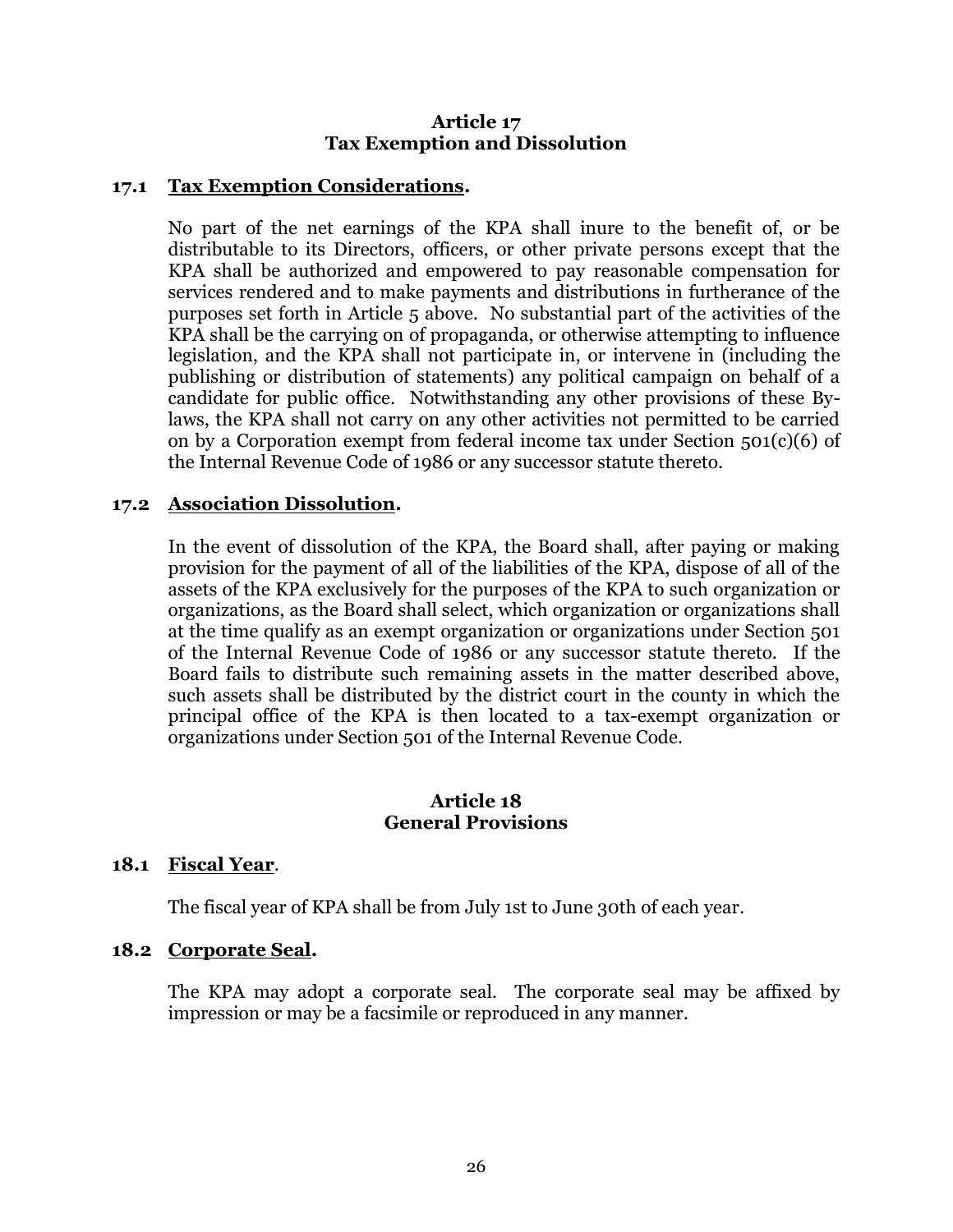### **18.3 Assets.**

The KPA shall be authorized to raise funds by fees, dues, solicitations, benefits, lectures, and other legitimate methods. The Board of Directors may create reserves for such purposes as it shall deem beneficial to the KPA and may, if it deems it beneficial to the KPA, abolish the reserves.

# **18.4 Construction.**

If any portion of these By-laws shall be invalid or inoperative, then so far as is reasonable and possible, the remainder of the By-laws, as amended from time to time, shall be considered valid and operative, and effect shall be given to the intent manifested by the portion held invalid or inoperative.

#### **18.5 Relation to Articles of Incorporation.**

The By-laws, as amended from time to time, are subject to, and governed by, the Articles of Incorporation, as amended from time to time.

#### **18.6 Notices**.

Whenever under the provisions of these By-laws notice is required to be given to any director, officer or member, it shall not be construed to mean personal notice, but such notice may be given in writing by e-mail, or by depositing the same in the United States mail, postage prepaid, directed to such member, officer or director, addressed as it appears on the records of KPA.

# **18.7 Waiver of Notice**.

Whenever notice is required to be given under any provision of the Articles of Incorporation or these By-laws, a written waiver thereof, signed by the person entitled to notice, whether before or after the time stated therein, shall be deemed equivalent to notice. Attendance of a person at a meeting shall constitute a waiver of notice of such meeting, except when the person attends a meeting for the express purpose of objecting, at the beginning of the meeting, to the transaction of any business because the meeting is not lawfully called or convened. The business to be transacted at any special meeting of the members, directors, or members of a committee of directors, must be specified in any written waiver of notice.

# **18.8 Vacancies**.

The failure to elect any officers or directors shall not dissolve KPA. In the event of the failure to elect officers or directors, or in the event of any vacancy occurring either by death, resignation, removal or otherwise, in the Board of Directors or in any office, the remaining directors or officers shall have the power to act and carry on the business of KPA until such time as the vacancy is filled.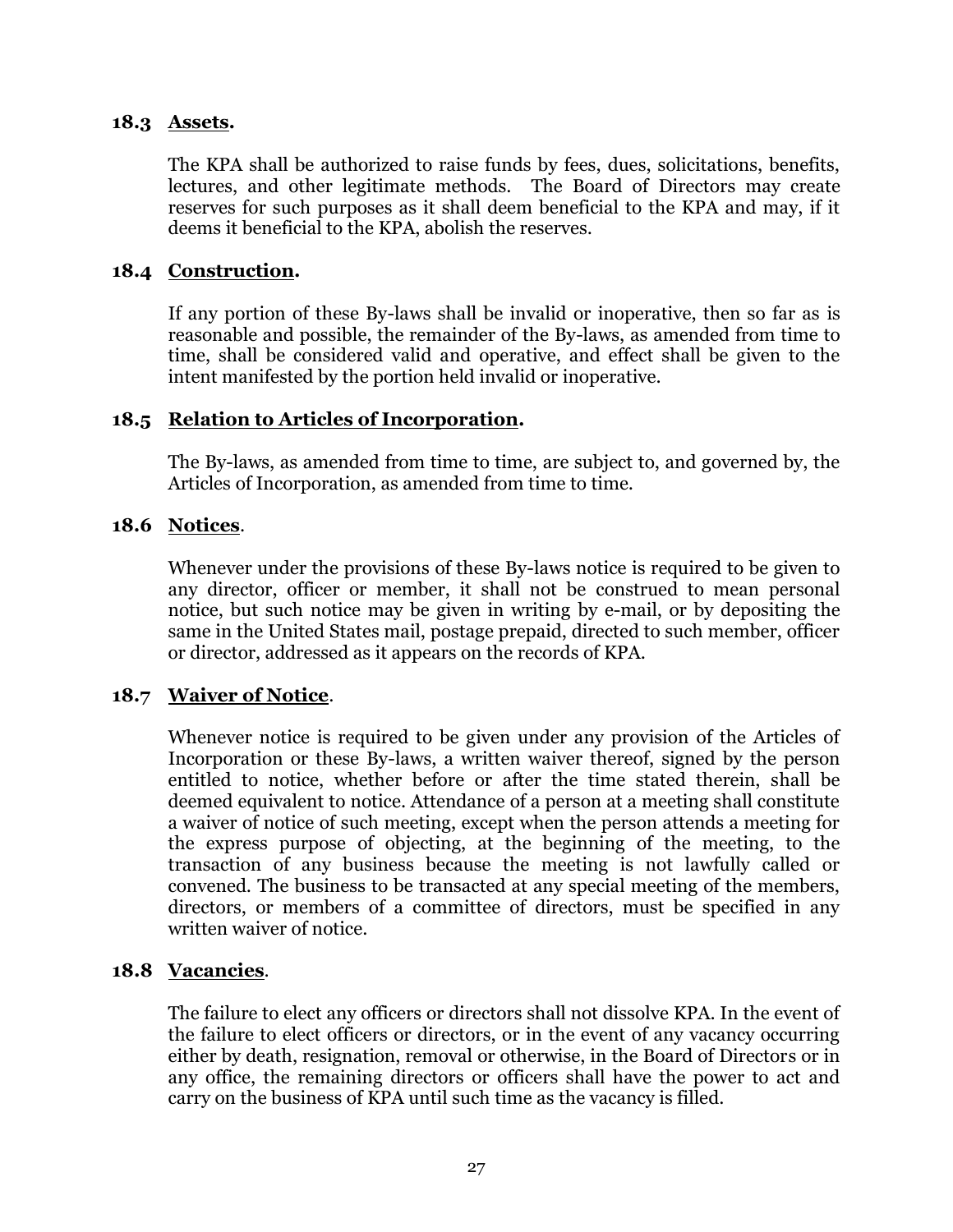#### **18.9 KPA Communications**.

Copies of all correspondence or any document that bears the name KPA or Kansas Paralegal Association or which is sent as a representative of KPA, shall be sent to the KPA President. Any correspondence or any document which bears the name KPA or Kansas Paralegal Association or which is sent as a representative of KPA and voices an opinion, a view or a policy of KPA shall be reviewed and approved by the KPA President prior to distribution.

#### **18.10 Parliamentary Procedure.**

The rules contained in the most recent version of *Robert's Rules of Order* shall govern meetings of the KPA and of the Board of Directors in all cases where they are applicable and in which they do not conflict with these By-laws.

#### **Article 19 Books and Records**

KPA shall keep correct and complete records of fiscal accounts and minutes of the annual meetings, board of directors and committees. In addition, KPA shall maintain a register of names and addresses of the board of directors, members and such other books and records as may be necessary and advisable. All records shall be available for inspection by members of KPA and the Board of Directors at a mutually agreed time.

Files of Officers, Directors, and District Directors shall be delivered to the incoming Officer, Director, or District Director expeditiously, but in no event later than six (6) weeks following the annual meeting.

Letterhead is available for use by Officers, Directors, District Directors, Appointed Officers, District Advisory Councils, and KPA Committee and is to be used for official business only.

Records and documents shall be adequately retained and also properly disposed of in accordance with the KPA's Record Retention and Destruction Policy.

#### **Article 20 Amendments**

The Board of Directors shall invite input from the members of KPA on all proposed Amendments to the By-laws. These By-laws may be amended, repealed or altered in whole or in part by a majority vote of the voting members at the next Annual Meeting of KPA or by ballot to all voting members, by a majority vote of the ballots returned. The members shall be notified of the proposed amendment(s) to the By-laws at least thirty (30) days prior to the Annual Meeting, or if by ballot, at such time as deemed appropriate by the Board. The Board may act on By-law amendments which have been approved by the voting members, immediately upon approval, when made either by ballot vote, or vote at the annual meeting.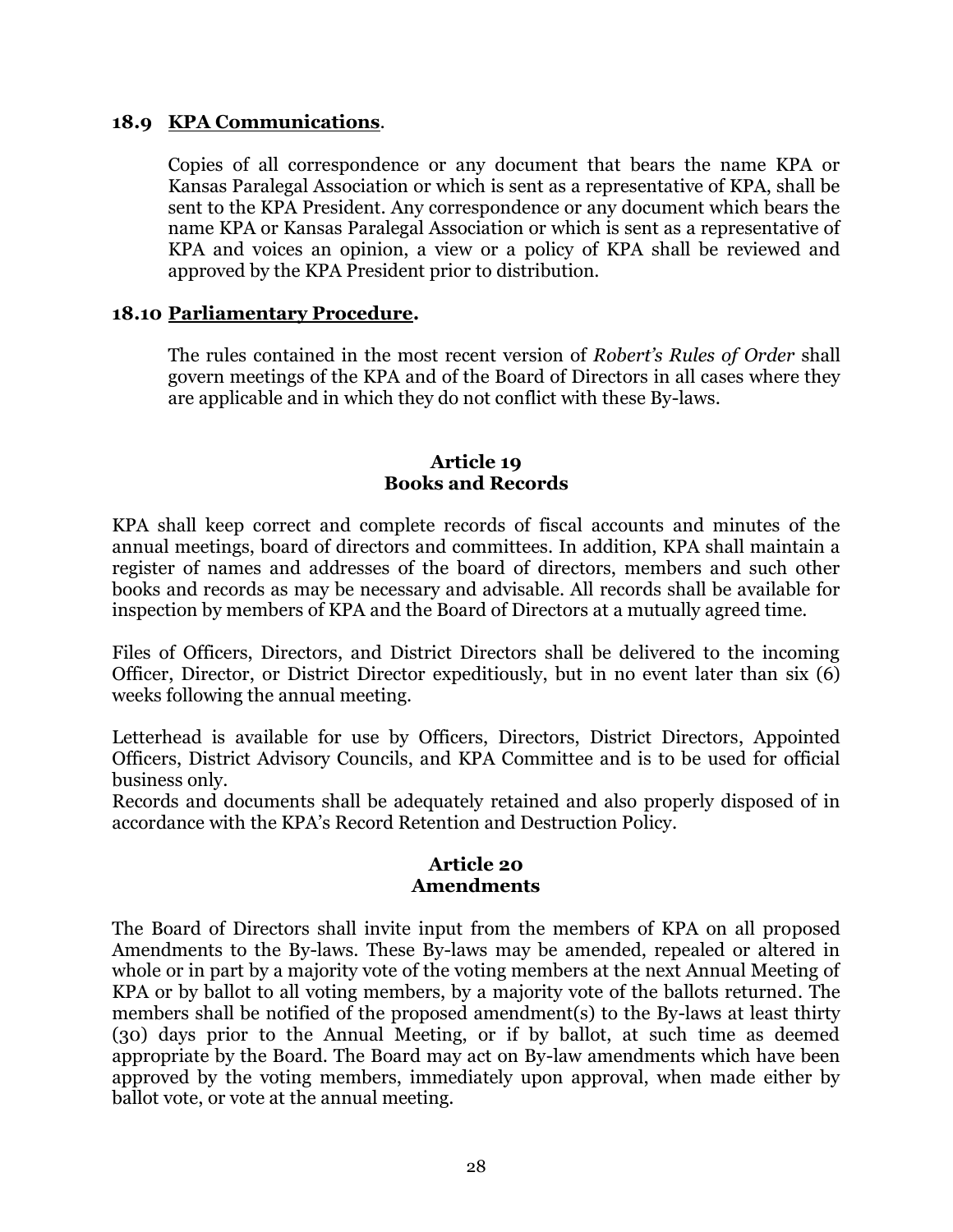# **Article 21 KPA Code of Ethics and Professional Responsibility**

The members of KPA shall abide by the KPA Code of Ethics and Professional Responsibility.